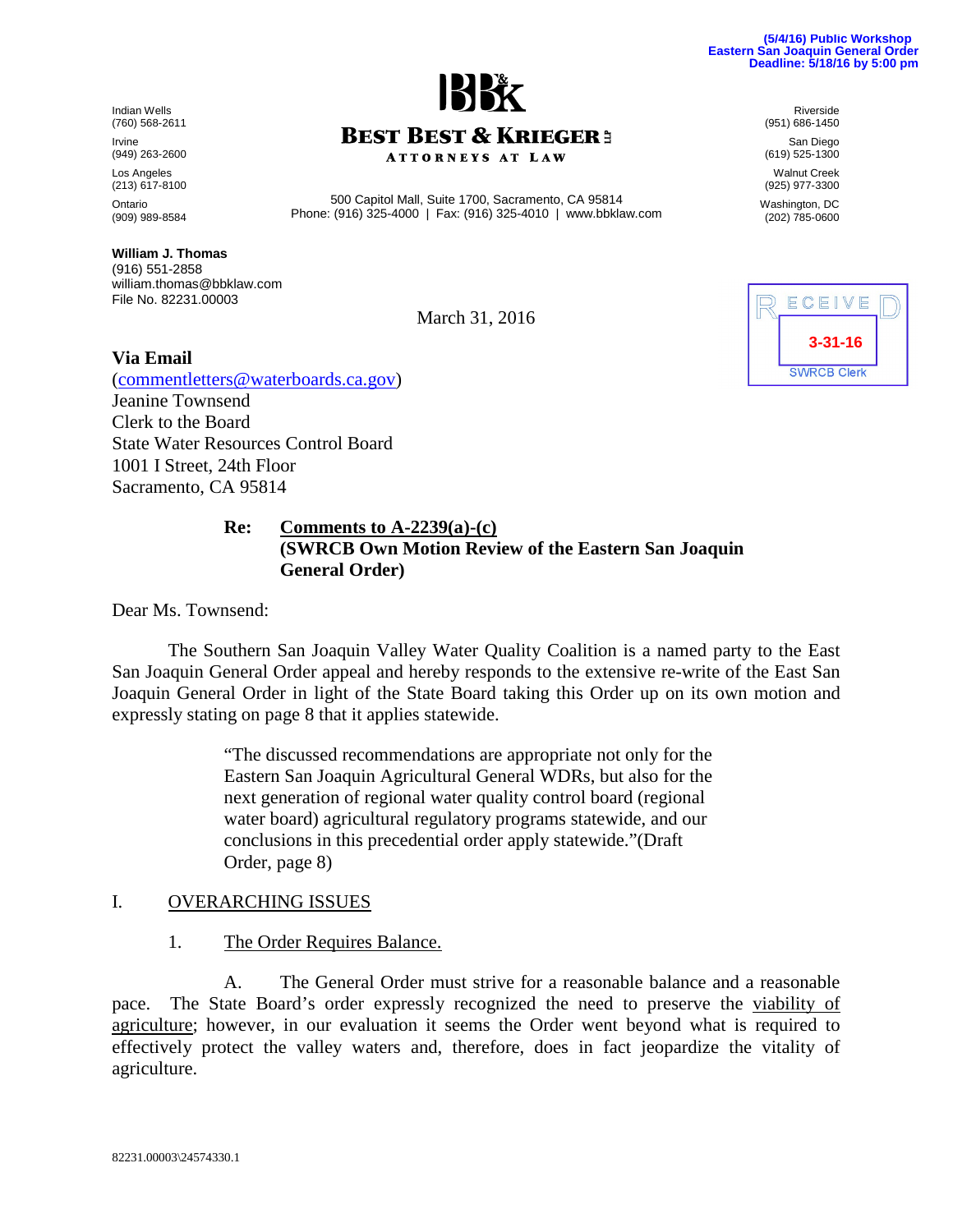

B. The Order underscores the importance of complying with the Nonpoint Source Policy provisions requiring the achieving of water quality objectives. However, the Order also expressly recognizes that it may take considerable time to achieve full compliance with water quality limits and that compliance shall not be at every point at all times.

> "While waste discharge requirements require compliance with the water quality objectives specified in the water quality control plans, such compliance need not be achieved immediately. … It is not always necessary for the reasonable protection of beneficial uses that each water quality objective be met at each discrete point in time and space." (Draft Order, p. 12) (Emphasis added.)

"The Sacramento Superior Court Ruling appears to read the revision as requiring only nominal improvements without a clear mandate to achieve the receiving water limitations over some defined timeframe. Although we disagree that the revision should be read in that manner, to the extent the Superior Court's interpretation is affirmed on appeal, we note that the Eastern San Joaquin Agricultural General WDRs are clearer in mandating that discharges may not cause or contribute to exceedances of water quality objectives except where a clearly articulated program of management practice implementation with a finite time schedule is established." (Draft Order, p. 15, footnote 44) (Emphasis added.)

C. There are recognizable and understandable limits on how extensive and how soon the state's leading industry can make remarkable advancements in irrigation and crop nutrition when producing food in a biological environment. The Order recognized this difficult balance and the importance of coordinating with the water quality coalitions in regulating this industry.

> "Nonpoint source discharges, such as irrigated lands discharges, pose unique challenges that are not easily addressed by strategies designed to address point source pollution." (Draft Order, p. 12) (Emphasis added.)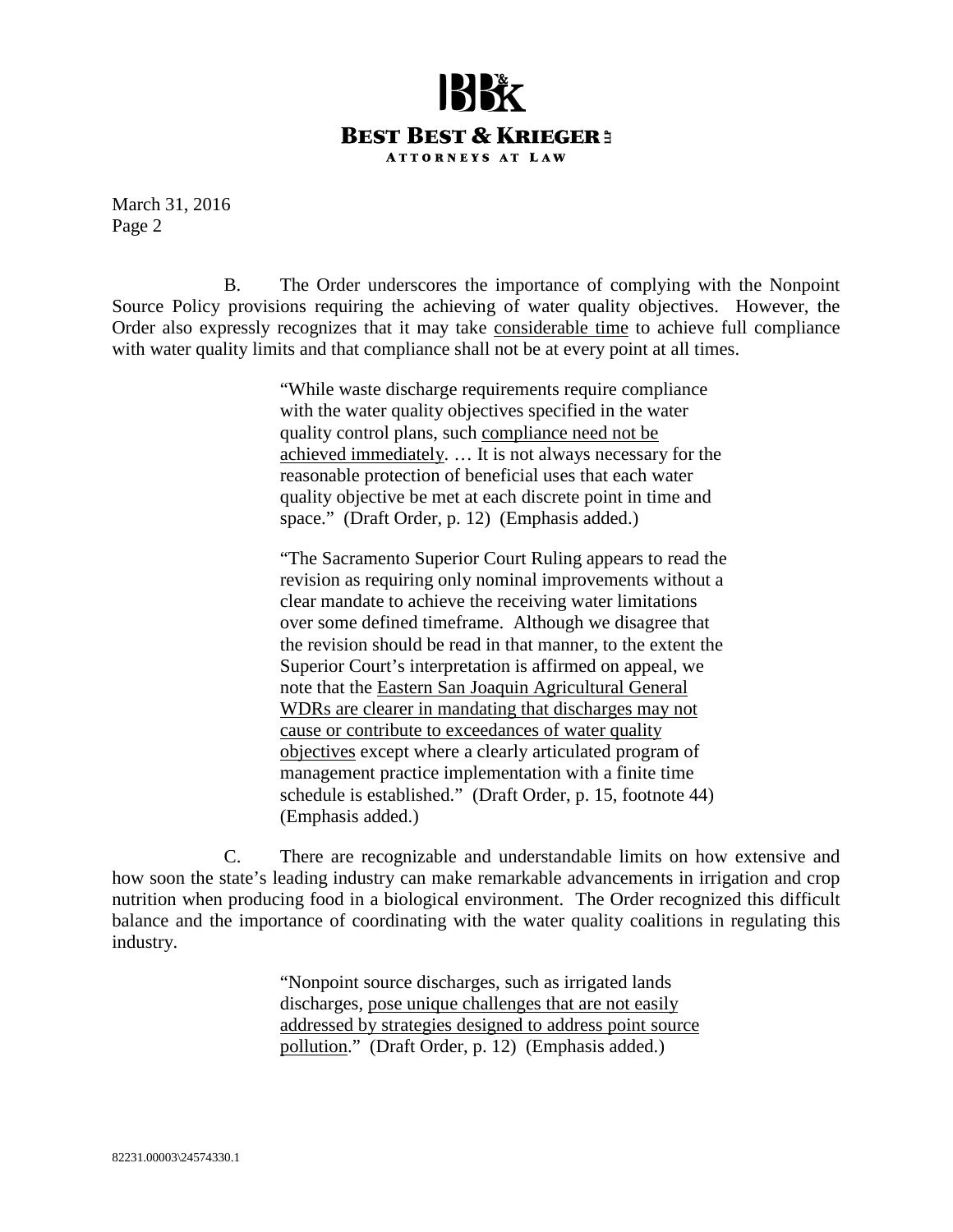

> "Nonpoint sources are thus diffuse and are most effectively addressed by control of the sources of pollution, typically with implementation of management practices, rather than by attempts to treat the discharge at the multiple, and often indeterminate, number of discharge points. The Nonpoint Source Policy further recognizes that, 'given the extent and diversity' of nonpoint source discharges, the regional water boards must be creative and efficient in addressing nonpoint source pollution and may rely on third-party programs that are effective in reaching a large number of dischargers." (Draft Order, p. 13) (Emphasis added.)

The State Board should therefore make strategic amendments to the Order so as to retain this reasonable balance.

D. The State Board recently (March 8, 2016) released written summaries of ex parte discussions they had with the Regional Board Chair, Executive Officer, and Regional Attorney, where it was expressed that the East San Joaquin General Order adopted per the ILRP was a product of considered analysis to achieve balance in respect to data collection, workload, and costs for farms, coalitions, and the Regional Board. They expressed considerable concern that these changes could even obviate the coalitions from continuing. This potential outcome was underscored by the Regional Board representatives. (State Board Summary of Regional Board Meeting, copy attached as Attachment 1.)

On March 14, 2016, the State Board released a subsequent submittal of correspondence from the Regional board (copy attached hereto as Attachment 2) wherein the Regional Board referenced the redundancies presented by this new Order that undermine the present balanced approach the Central Valley Regional Board has carefully charted.

> "However, several of the mandates in the draft Order introduce costly redundancies that threaten to undermine a highly successful and carefully-balanced regulatory structure that was the product of over 10 years of stakeholder outreach. These include mandates that direct growers to report individual farm-level management plans to both their coalitions and the CVWB, and new mandates regarding nitrogen accounting."

We embrace these concerns expressed by the Regional Board, and believe this appropriate balance can be restored to the Order with limited but important revisions.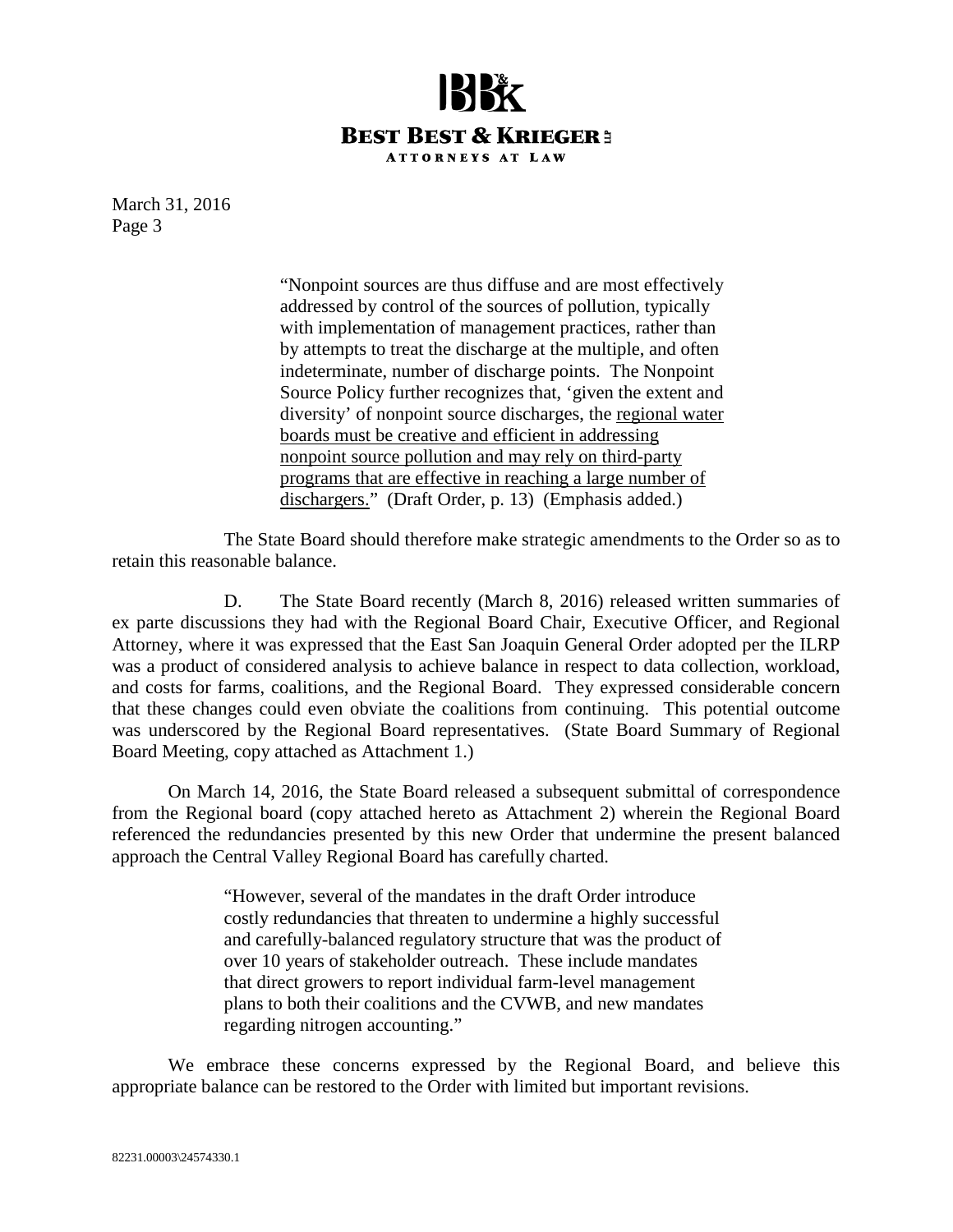### **BEST BEST & KRIEGER3 ATTORNEYS AT LAW**

March 31, 2016 Page 4

2. The East San Joaquin General Order goes well beyond the Central Coast Order which was before Judge Frawley.

A. The State Board believes that Judge Frawley even under-read the Central Coast Order.

> "The Sacramento Superior Court Ruling appears to read the revision as requiring only nominal improvements without a clear mandate to achieve the receiving water limitations over some defined timeframe. Although we disagree that the revision should be read in that manner, to the extent the Superior Court's interpretation is affirmed on appeal, we note that the Eastern San Joaquin Agricultural General WDRs are clearer in mandating that discharges may not cause or contribute to exceedances of water quality objectives except where a clearly articulated program of management practice implementation with a finite time schedule is established." (Draft Order, p. 15, footnote 44) (Emphasis added.)

B. The State Board very appropriately pointed out in their proposed amendments that the Judge Frawley court had significantly under-interpreted the Central Coast Ag Waiver and that the ESJ Order as promulgated by the Regional Board had gone well beyond that coastal Ag Waiver in many ways. Among the differences are the following:

- (1) Groundwater monitoring
- (2) Role of coalitions
- (3) Reported nitrogen data, and summary of Management Practices Report components 17 and 18
- (4) Surface Water Exceedance Reports, Sect. V.D.
- (5) Sediment and Water Quality Management Plans, MRP, p. 26
- (6) Management Plans, Quality Assurance Plans, MRP, p. 26
- (7) Nitrogen Management Plan Templates, Section VI.B.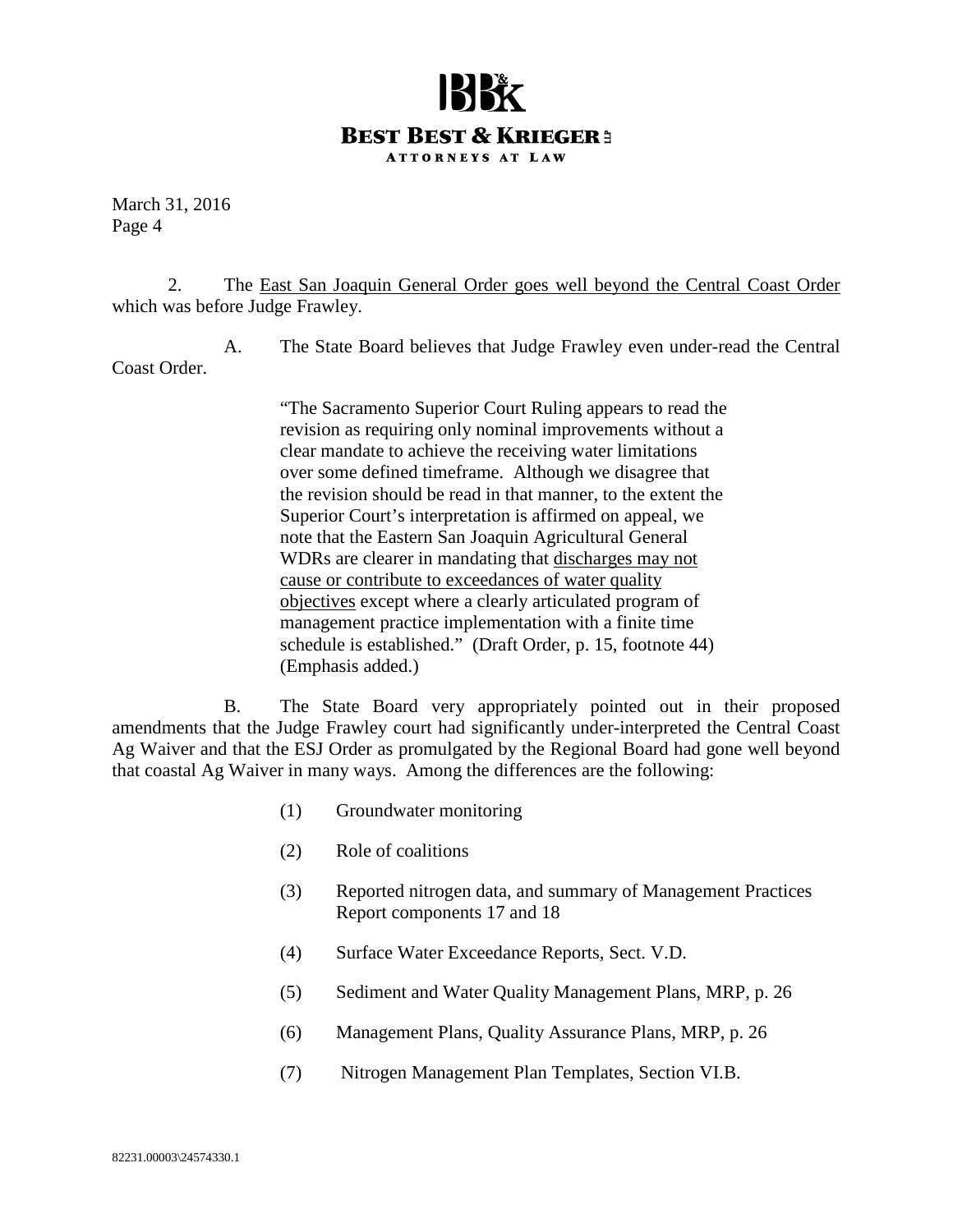

The Central Valley Regional Board further expanded on this in their recent correspondence with the State Board (see Attachment 2).

> "When the CVWB developed the ILRP, it considered a wide range of alternatives. This range of alternatives included scenarios where individual farms would submit data and plans directly to the CVWB for analysis and scenarios where all information would go to a coalition for summary reporting. In considering the alternatives, the CVWB weighed factors such as:

- Need for the information to protect water quality
- Compliance with the Nonpoint Source and Antidegradation Policies, as well as the Water Code
- Cost of obtaining the information
- Program effectiveness (how can we be most effective in program implementation?)
- Need to leverage local resources
- Board staffing to implement the program
- Need to collect "quality" data"

#### 3. Comparison of the East San Joaquin Coalition Area and Tulare Lake Basin.

The Southern San Joaquin Coalition /Tulare Lake Basin area is remarkably different than the East San Joaquin coalition area in respect to water hydrology and water quality.

The multiple rivers in the East San Joaquin coalition flow directly to and through the delta and thereby mix with the San Joaquin and Sacramento River systems serving important habitat, protected species, many cities and then outflowing to the Pacific Ocean. The Tulare Lake Basin, however, is terminus as it has no outlet, serves no metropolitan areas, and has limited critical species. Similarly, the farming scope, crops, irrigation practices, water runoff, all differ remarkably. Therefore, the nature of the critical regulatory issues are significantly different between the basins.

The surface water quality issues are also remarkably different. The East San Joaquin Coalition area covers a similar number of irrigated acres as does only the Kings River Coalition component area, which is only approximately a third of the entire Southern San Joaquin Valley Water Quality Coalition/Tulare Lake Basin area. The State Board's Information Sheet on the East San Joaquin Order states that from 2004 to 2010 (six years) that area had 1602 exceedances of water quality objectives involving some 21 different separate constituents. Within the Kings River Watershed Coalition, the monitoring data supports the contention that the surface waters within the coverage area are not impacted by irrigated agriculture. This is due to the flat nature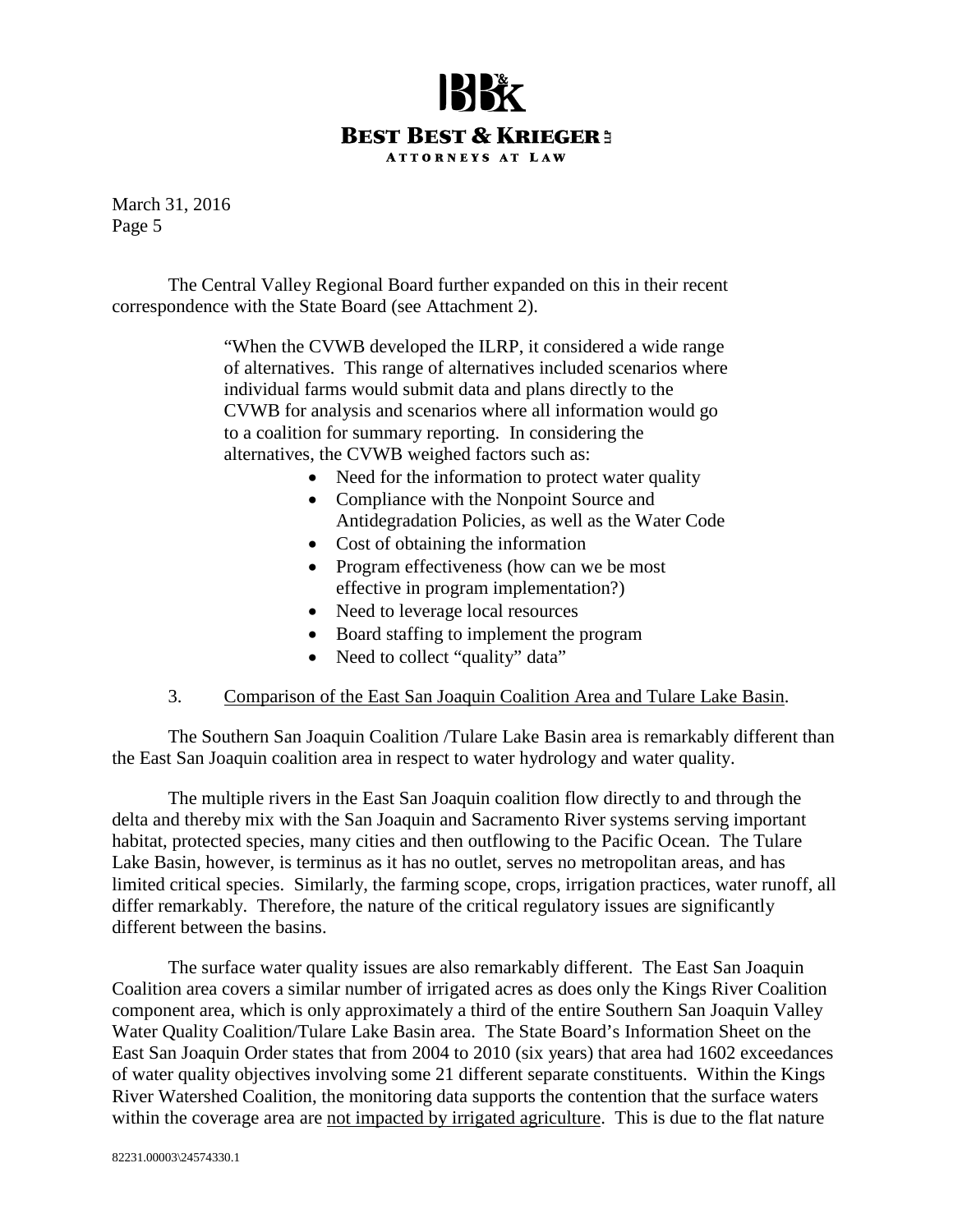

of the lands, the dryer climatic conditions, less development within the foothill regions, the lack of field discharge back to the water courses, and the adoption of precision irrigation. Also, the majority of the surface waters within the region are further protected by physical barriers eliminating surface runoff.

Detections of agricultural chemistries by KRWQC monitoring are limited to a couple of detections of chlorpyrifos, of which only 1 management plan has been triggered. Extended monitoring for that constituent has only found 1 additional exceedance, and companion Water Column Toxicity testing did not find any issues. The single additional chlorpyrifos detection was recorded at a separate site, and has not been repeated. Only a couple of other constituents have been detected at random intervals, and they were all below Basin Plan Objectives. This is a remarkable track record over 10 years considering the excess of 500,000 irrigated acres currently subject to the Kings General Order regulations.

Historically, there had also been isolated detections of legacy compounds DDT/DDD, which have not been used in agriculture for decades. Further, the Regional Board acknowledges that there are some EC, pH, DO issues down channel, which are due to limited flow, but these are not regarded to be an agricultural run-off issue as it is a hydrologic water stagnation issue.

On balance, over a 10-year period involving hundreds of monitoring episodes from many sites across the over half a million irrigated acres in the Kings River coalition area, there has only been a single management plan triggered for chlorpyrifos. This demonstrated remarkable water quality and is very disparate from the monitoring results from the other more northern coalitions. It also underscores that the Tulare Lake Basin Order does not require equal regulatory obligations.

#### II. SPECIFIC RESPONSES TO THE PROPOSED ORDER

#### 1. Elimination of High and Low Vulnerability Areas

The distinction between high and low vulnerability areas has allowed prioritization of limited coalition expertise, staff and resources, and also assured that efforts would be directed to the most significant problematic areas.

We recognize Judge Frawley's directive to disregard such classifications which would "exempt" some growers from the regulatory requirements; therefore, the Order now includes all growers no matter how small or unlikely to make any significant difference in water quality. This, however, should not mean that the General Order cannot encourage coalitions to continue to prioritize their efforts, first concentrating on the most vulnerable areas. (Draft Order, p. 25; Appendix A, p. 20, Sects. IV.B.4 and 8)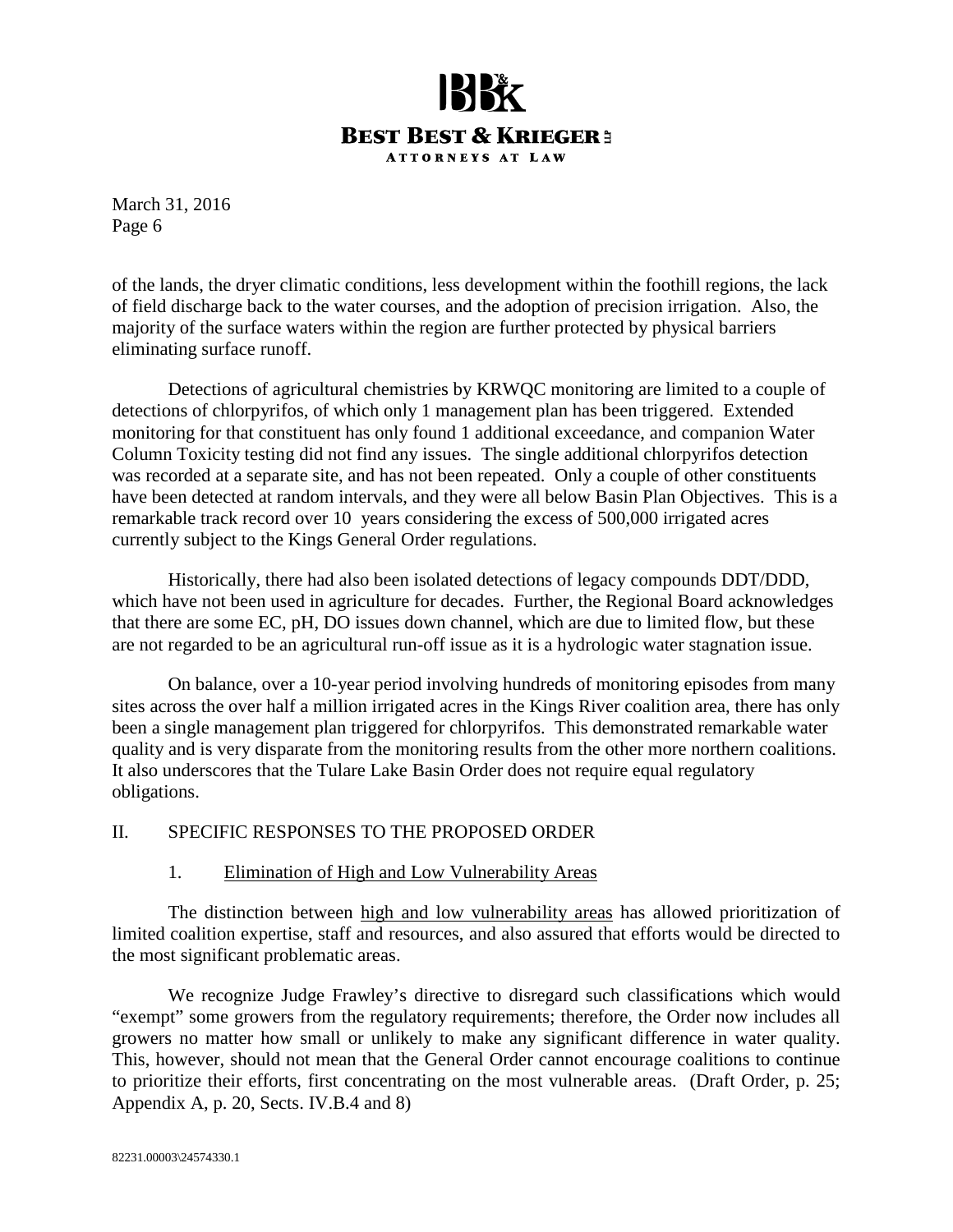

We accept the point that all growers - not just those in high vulnerable areas (Region 5) or Tier 1 lands (Region 3) - should be obligated to comply with the same obligations of those principally targeted operations. However, because this single regulatory amendments will increase the coalition's workload from two to fourfold this raises serious capacity and cost issues. Consequently, it seems wise to add clarifying provisions whereby the coalitions can prioritize their efforts focusing first on the most critical areas. Each Judge Frawley's decision and the Expert Panel did embrace the concept of worst first prioritization. Such prioritization was also expressly stated in respect to compliance with the Nonpoint Source Policy.

The Regional Board has expressed similar concerns regarding the workload should this new approach be implemented all at the same time. In Attachment 2, the Board points out that specifically as to the East San Joaquin area these 70,000 documents would be overwhelming.

> "All members must develop certified INMPs, participate in outreach events, and submit INMP summary reports and farm evaluations to the Coalition annually. Coalition must transmit individual INMP summary reports and farm evaluations to the CVWB for review. *[These requirements are currently limited to growers in high vulnerability areas, and duplicate reporting of raw data the CVWB is not required.]*"

#### 2. Field Level Monitoring.

The amended Order increased the scope of the data reporting significantly. First, it requires individual monitoring and reporting rather than representative monitoring, and not merely specific to the individual farm, but specific to each individual field.

> "We find that the data required to be reported by the Members to the Third Party is generally appropriate, but direct several revisions, primarily with regard to nitrogen application reporting. With regard to reporting of the data from the Third Party to the Central Valley Water Board, we revise the General WDRs to require reporting of some of the data at a field-level." (Draft Order, p. 20) (Emphasis added.)

This will expand the existing monitoring and reporting between a hundredfold and a thousand fold. We also believe the State Board is not yet fully aware of the present extent of the monitoring, reporting, and management reported under the existing Central Valley Orders (including the East San Joaquin Order), particularly in respect to the presently developing MPEP Reports, which will actually be reduced to field level specificity, as discussed below in Section 11. (Draft Order, pp. 25, 27)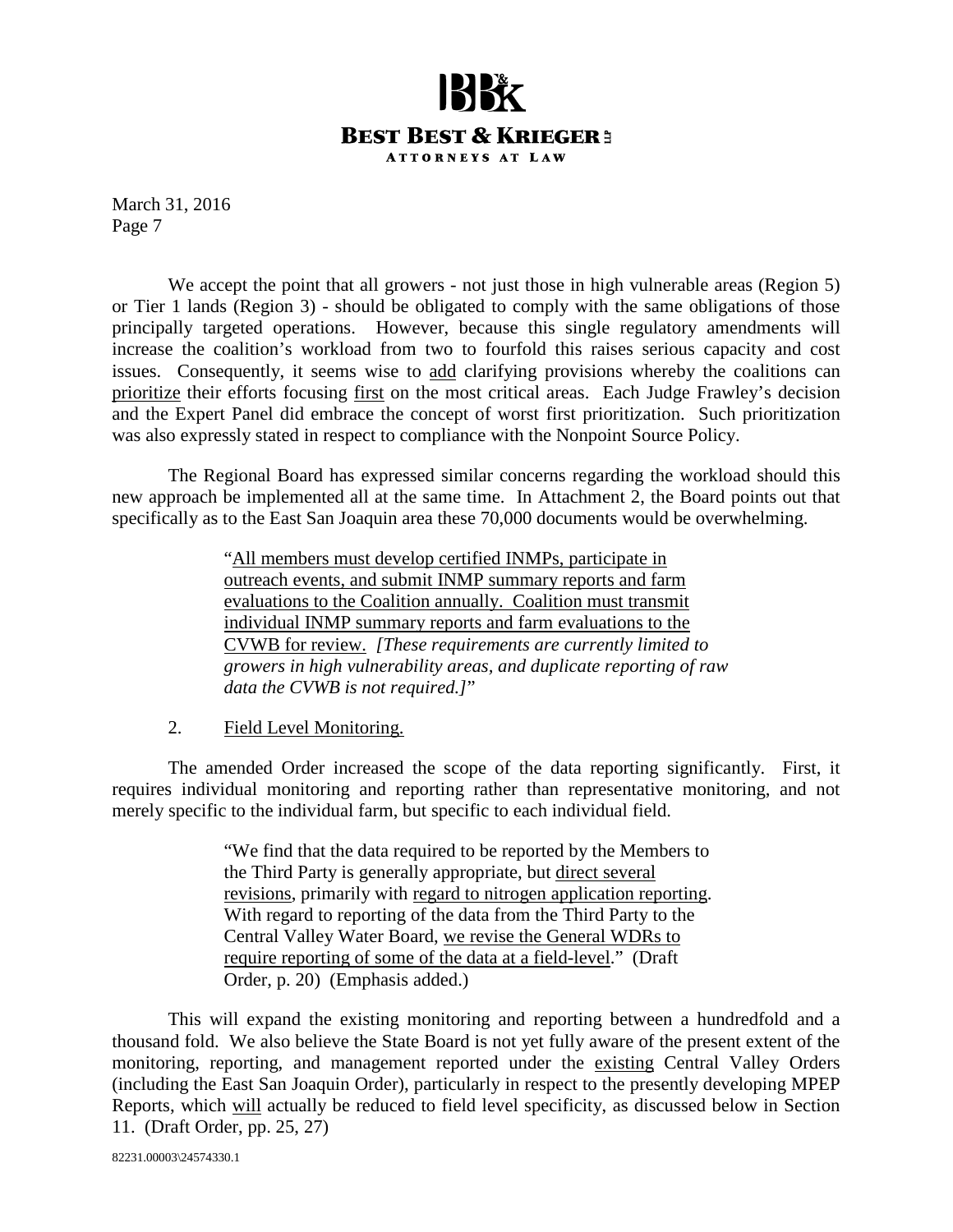

#### 3. Nitrogen Data by Field.

Our most significant concerns have to do with the new and extreme provisions mandating the reporting of nitrogen applied by field. This remarkable new requirement involves reporting nitrogen applied, nitrogen removed, nitrogen sequestered, and calculating a nitrogen applied/removed ratio, and then calculating the nitrogen applied – less the nitrogen removed, for each individual field. (INMP pp. 20-25)

#### 4. Field Monitoring/Coalition Viability.

The Order compels moving from dealing with perhaps 10,000 growers to more than 100,000 individual grower fields, therefore, this obligation changes the character and scope of the Order in fundamental ways. This would be a virtually impossible task for the coalitions due to its scope and also because this new regulation also calls for this data to all also be duplicatively submitted to the Regional Board thereby this dramatically changes the relationship between the coalitions and its member growers.

Since 2004, for more than a dozen years, coalitions have lifted regulatory burdens from individual growers, and thereby the coalitions have also provided some important insulation between the growers and enforcement units of the Regional and State as well as from the very litigious environmental plaintiffs. The coalitions have been preforming the monitoring, data analysis and summary, advising growers accordingly, and submitting data summaries. Under the present General Order, coalitions have been aggressively pursuing their membership outreach, submitting GARs, developing the newly required MPEP reports, and coordinating with many scientific professionals in crafting those reports so as to make those reports meaningful and effective.

However, pursuant to the new proposed Order, growers would now have to individually monitor and directly report as to all of their drinking water wells. Further, all the required new nitrate data (nitrogen applied, nitrogen removed, nitrogen applied less nitrogen removed, etc.) will all be required to be fully submitted to the Regional Board's public data domain.

The submittal of a hundred thousand farmer filed reports will be not just voluminous, but will have disparate quality and data consistency and utility problems. This will not just burden the Regional Board staff-wise, but will render the data scientifically unreliable.

The proposed Order as written would additionally obligate the coalition to engage extensive analysis of the several hundred thousand data points from tens of thousands of fields, merely for the convenience of the Regional staff because it does not serve any value to the member growers as all that same data will directly go to the enforcement and regulatory personnel at the Regional Board and to the environmental plaintiffs. Therefore, from a farmer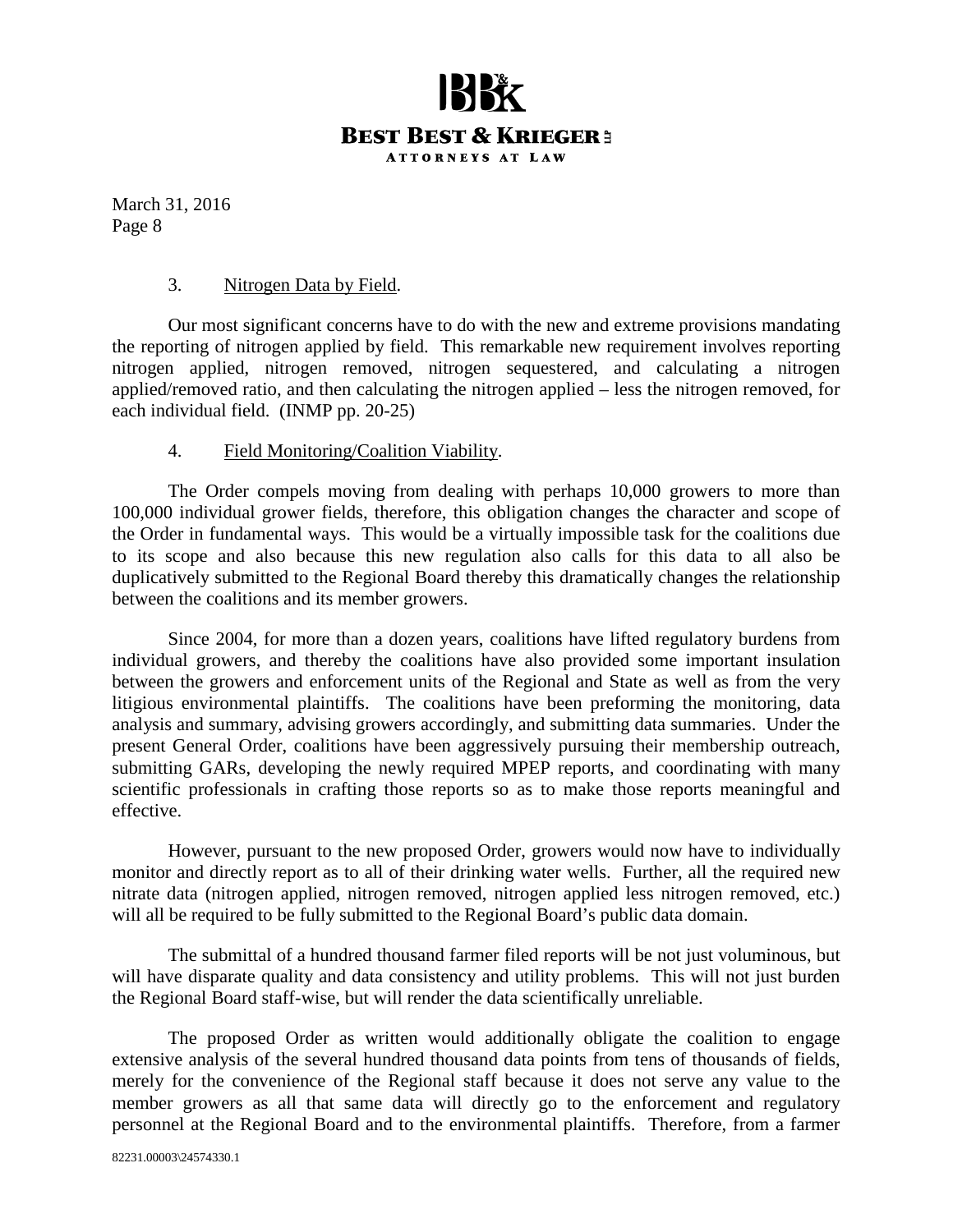## **BEST BEST & KRIEGER3 ATTORNEYS AT LAW**

March 31, 2016 Page 9

member perspective, the coalition no longer offers him any benefit regarding the data development and analysis, and the coalition costs associated therewith will be viewed as needless to the farm operator.

The Regional Board also points out that field level reporting is not required and will be counterproductive.

> "**No Policy Analysis Justifying Need**: The Nonpoint Source policy does not mandate field-level reporting; it simply requires "sufficient feedback mechanisms so that the [Regional Board], dischargers, and the public can determine whether the program is achieving its stated purpose." Nowhere has the draft Order supported a finding that the CVWB's ILRP falls short in this regard, and the CVWB suggests that the ILRP's demonstrated success in rectifying numerous water quality impairments points in the opposite direction. [*As shown in Table 2 and Figure 1 above, the ILRP has been very successful in addressing water quality concerns (management plan completion) under the current framework.]* (Attachment 2)

Therefore, the coalition members are not going to stand for the coalition charging them substantially for fussing with their data if their raw data is going to subsequently be submitted for others to evaluate and use against them. This new regulatory combination (extensive new data, increased responsibility, further analysis, meaningless coalition activity, increased costs, and increased farmer member jeopardy) is overkill and cannot be embraced by the coalitions because their members will not endure it. (Draft Order, pp. 33-37)

> "Because the multi-year A/R ratio will provide a concrete, measurable, and reliable benchmark by which progress in reducing groundwater nitrate impacts can be determined, we find that the data should be reported to the Central Valley Water Board by field, identified by location." (Draft Order, p. 38)

Notwithstanding the direct submission of the raw data, the Order proposes additional coalition functions which involve conducting testing and research, summarize data, and establish coefficients for calculating nitrogen removed.

> "We task the Third Party with conducting the appropriate testing and research to determine the relevant coefficients for calculating nitrogen removed by crop. We direct the Third Party to publish nitrogen removed coefficients for crops that cover 95% of acreage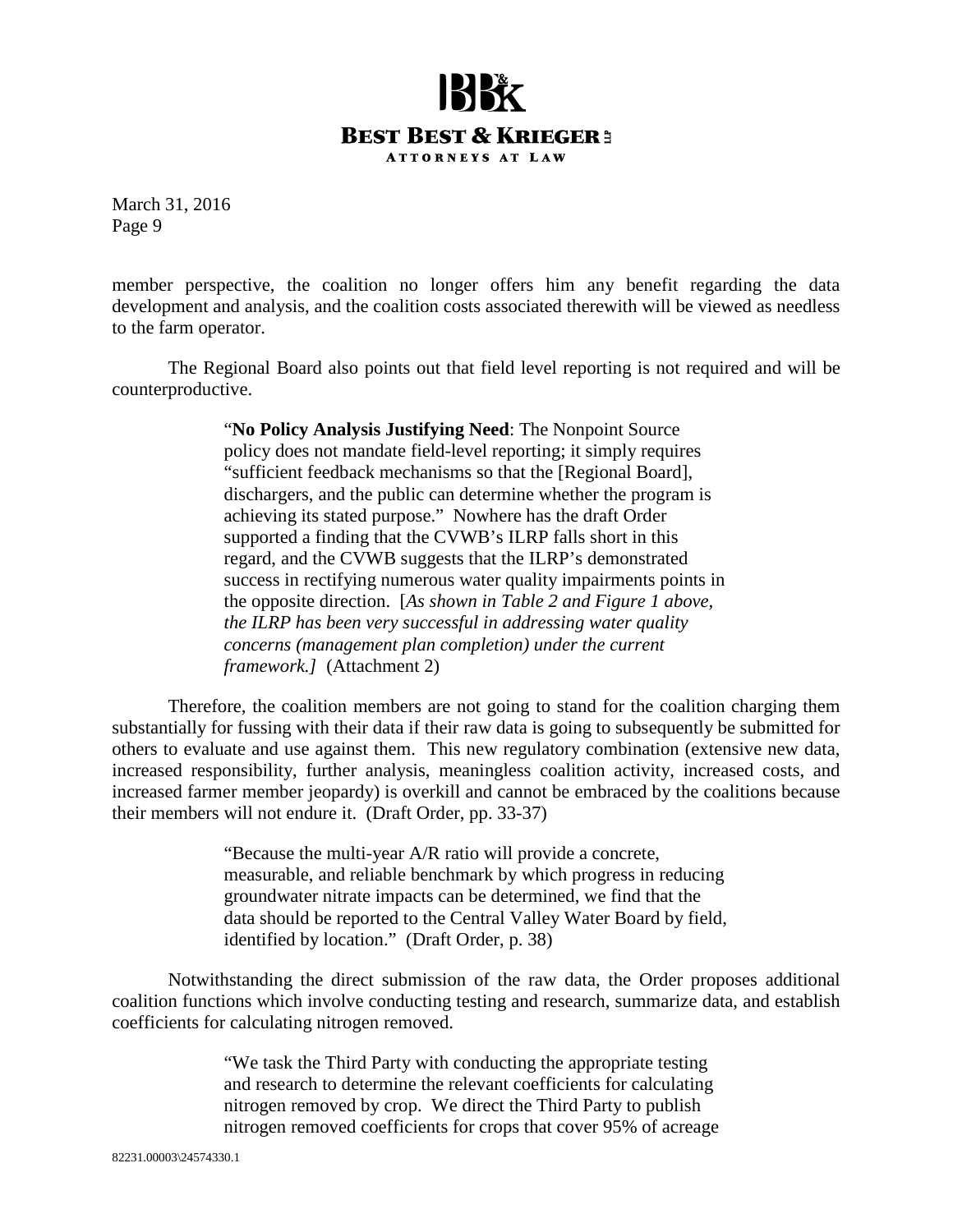

> within the General WDRs' boundaries in time for use in the INMP Summary Reports due 1 March 2019 and 99% of the acreage in time for use in those due 1 March 2021 (with estimated coefficients based on similar crops being acceptable for crops covering the remaining 1%)." (Draft Order, p. 37)

"Submit them to the Central Valley water Board without aggregating or otherwise obscuring the INMP Summary Report data, so that the data for total nitrogen applied, total nitrogen removed, the ratio, and the difference are available to the Central Valley Water Board." (Draft Order, pp. 38-39, 40, 42)

"We direct the Third Party to evaluate the data, providing comparisons of the A/R ratio and A-R difference by crop type, and within crop type, by irrigation method, soil condition, and farming operation size. The Third Party must identify the mean and standard deviation and report values that are higher than one standard deviation removed from the mean." (Draft Order, p. 43)

Also, the coalitions are further tasked.

"Crop yield is multiplied by a coefficient determined via direct testing of the harvested materials. The nitrogen removed coefficient expresses the amount of nitrogen for a given crop per unit of crop yield." (Draft Order, pp. 34, 35)

"We task the third party with conducting the appropriate testing and research to determine the relevant coefficients for calculating nitrogen removed by crop." (Draft Order, p. 37)

The imposition of the research and testing to determine the appropriate coefficients for each commodity will be an incredible and expensive undertaking. The coalitions are unprepared to engage such research and, given the other amendments to the Order, grower members are unlikely to authorize their coalitions to incur such expenditures.

Similarly, the Order directs "the third party to continue to aggregate and analyze the data" and "identify the mean and standard deviation and report values that are higher than one standard deviation from the mean." (Draft Order, p. 43)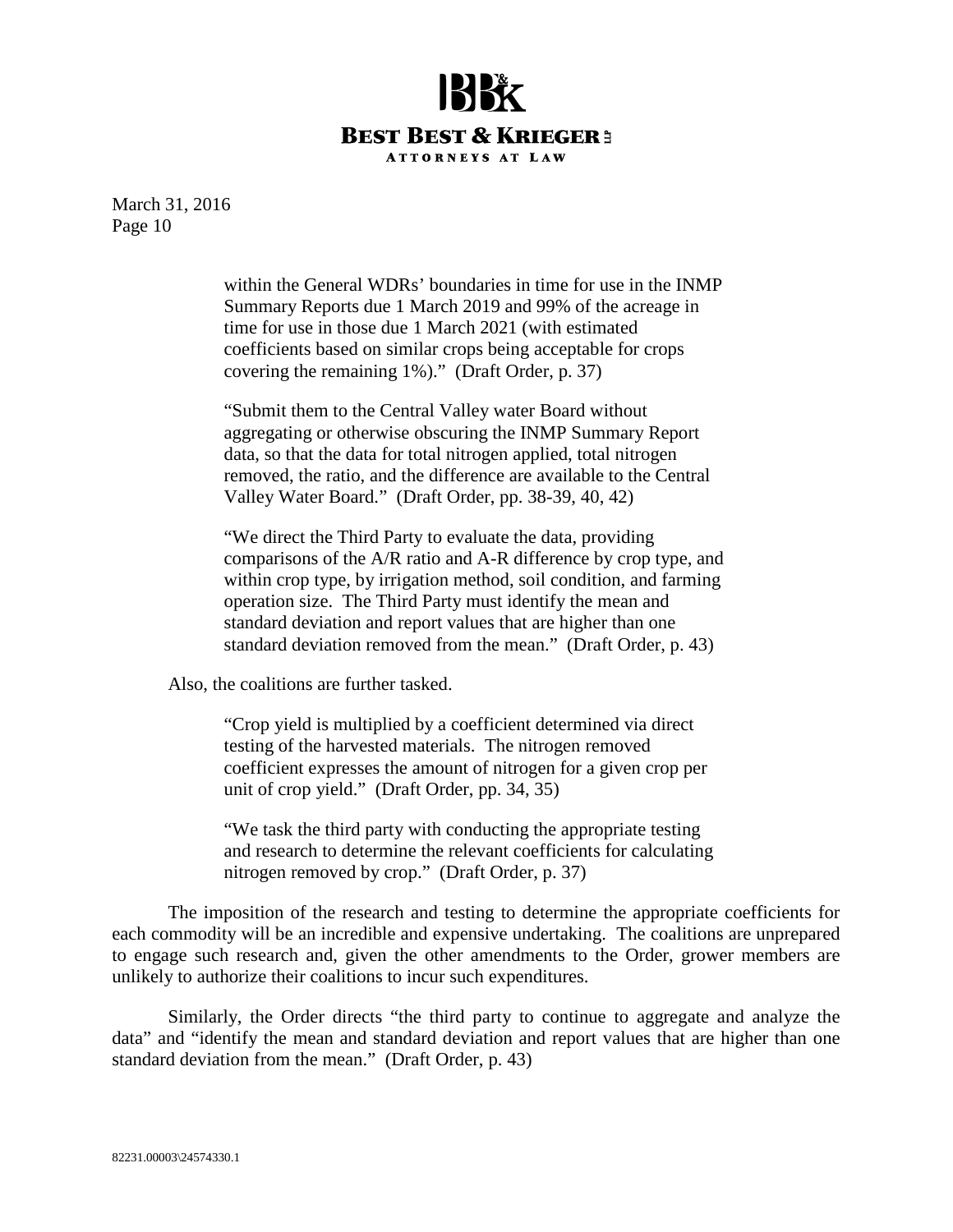

The water quality coalitions have, for over a decade, been the exclusive monitoring entity and keeper of certain grower information, and were charged with creating reports, and developing data summaries. Under this new order, landowners would have to monitor all their drinking water wells, and submit that information directly to the Regional Board. The order would now additionally compel that all monitoring and other data would have to be submitted as a data dump to the Regional Board. Therefore, the coalitions would not provide any service or insolation to member growers, and this extensive burden and associated costs involved in summarizing such data would only be a "favor" to the Regional Board.

Because the coalitions will no longer offer growers a positive function in the monitoring and data submittals, most coalition members will not support the coalition engaging these data analyses and summarizing functions. The Regional Board will, therefore, have to deal directly with the land operators in not just well monitoring, but also in data reporting, and the Board will hereafter have to do all the summarizing and analysis.

These changes in the fundamental services provided to growers by the coalition will likely result in many growers retreating from membership, and thereby jeopardizing the coalition's viability on the one hand due to declining membership, and may also give rise to the Regional Board's decertifying the coalitions due to their not engaging the required summations which the State Board apparently wants.

The Regional Board (see Attachment 2) embellishes the view that the coalitions may no longer be able to provide this assistance to the Regional Board.

> "Coalitions are "voluntary." The draft Order undermines the usefulness and benefit of coalitions in the eyes of growers by requiring duplicate reporting and fostering a lack of confidence in coalition summaries. Consequently, growers may decide that participation in a coalition is not worth the higher fees that coalitions will have to impose to implement the draft Order. Coalitions very well may fold altogether, setting the ILRP back a decade and possibly requiring the CVWB to start over with a different framework entirely. (As part of the development of the EIR for the CVWB's ILRP, the CVWB considered a regulatory framework without coalitions: "minimum" estimated staffing for such a program is 360 PY.)" (Emphasis added.)

82231.00003\24574330.1 The requirement of growers directly submitting nitrogen applied by field, calculating the N removed, and calculating the remaining N in the soil (A-R) to the Board, and all that becoming public information, will be met with further grower defiance (withdrawing from coalitions or underreporting) because many believe their investments in their crop (i.e. nutrients) are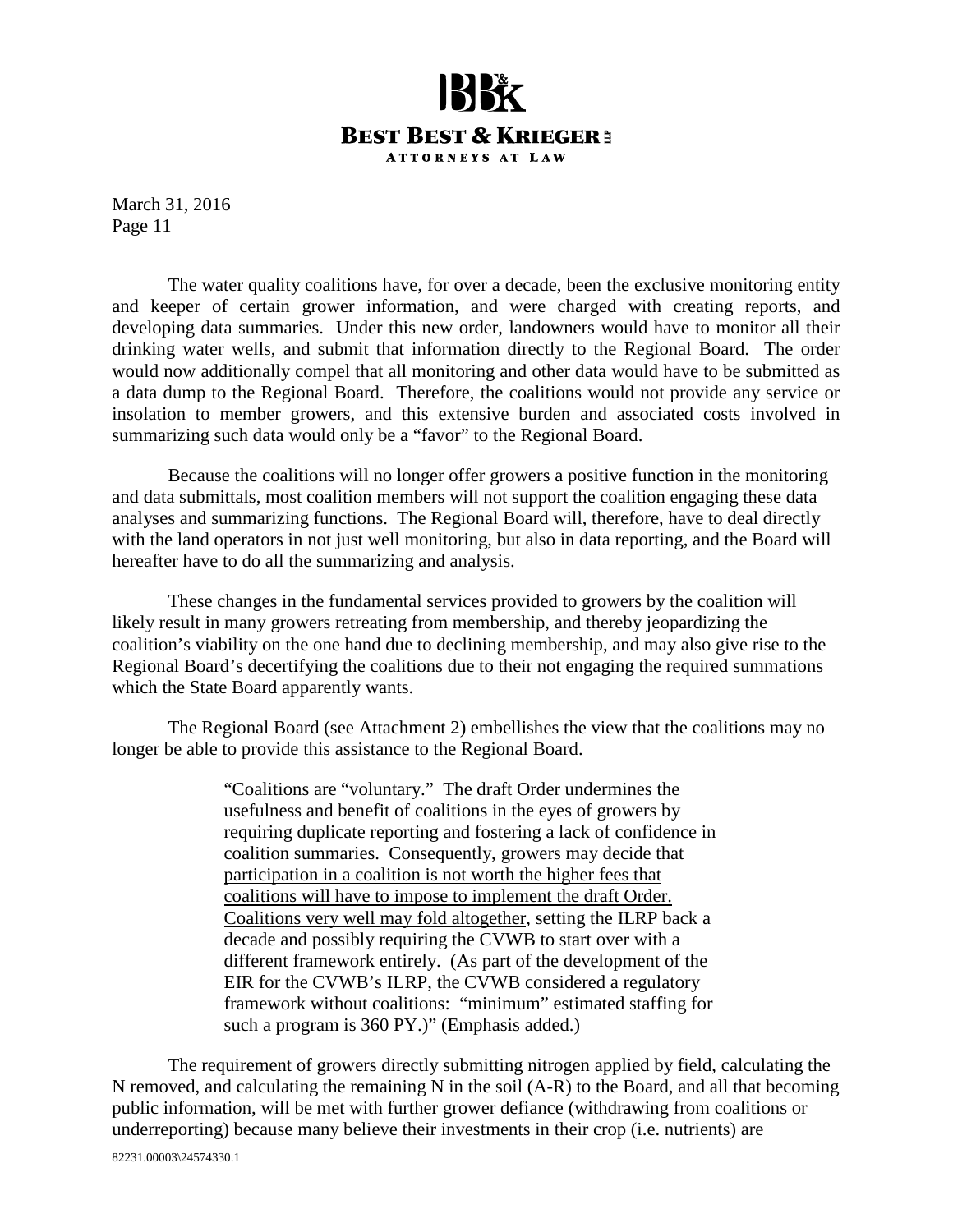

proprietary operational trade secrets, and reporting yields (their income) is sensitive business and personal information. We know the Board does not credit these management practices and business records as legally protected. However, the fact is that once the Board compels growers to report that into the public domain, many growers rightly believe these business records and information constitute commercially competitive and sensitive data, and they will not submit that information to coalitions so as to avoid making it public. This issue is a matter of business privacy rather than the Board's narrow view that such information is not legally proprietary. As a simple example: if you grow cumquats for Joe's Market, your primary competitor is your neighboring cumquat grower and what inputs, costs and techniques you employ is valuable competitive information which the competing grower may use to his advantage in his operational practices, or in the price he may demand for his cumquats. Release of that to his competition neighbor vitiates this competitive position.

The Regional Board also shares these concerns regarding the "data dump" on them from both a policy and logistic/cost perspective.

> "Specific to the issue of transmittal of nitrogen management plans, farm plans, and farm specific data for each operation, the CVWB weighed the need for this information against costs, and whether the information is required by policy and law. In considering these factors the CVWB found that specific individual data (such as A/Y ratios and farm evaluations) are best transmitted to the coalitions and summarized for the CVWB, thus leveraging local resources in gathering good data, keeping costs down, and providing the information needed to protect water quality. Also, the CVWB was keenly aware that gathering individual information for 35,000 operations, spanning roughly 7 million acres, and multiple commodities, would overwhelm the CVWB's limited resources, could result in a situation where the information, once received by the CVWB, would simply "sit on the shelf," having not been properly reviewed by staff." [Attachment 2]

5. The Nitrogen Management Plan.

Each of the coalition members have to report nitrogen management plans and it is in these plans where the sensitive nitrogen A/R and A-R figures are calculated and reported.

> "An INMP must include the information identified in Attachment B MRP Section VI.B to determine an Applied/Removed (A/R) ration for nitrogen, and an Applied-Removed (A-R) difference for nitrogen, as defined in the equations below….The A-R difference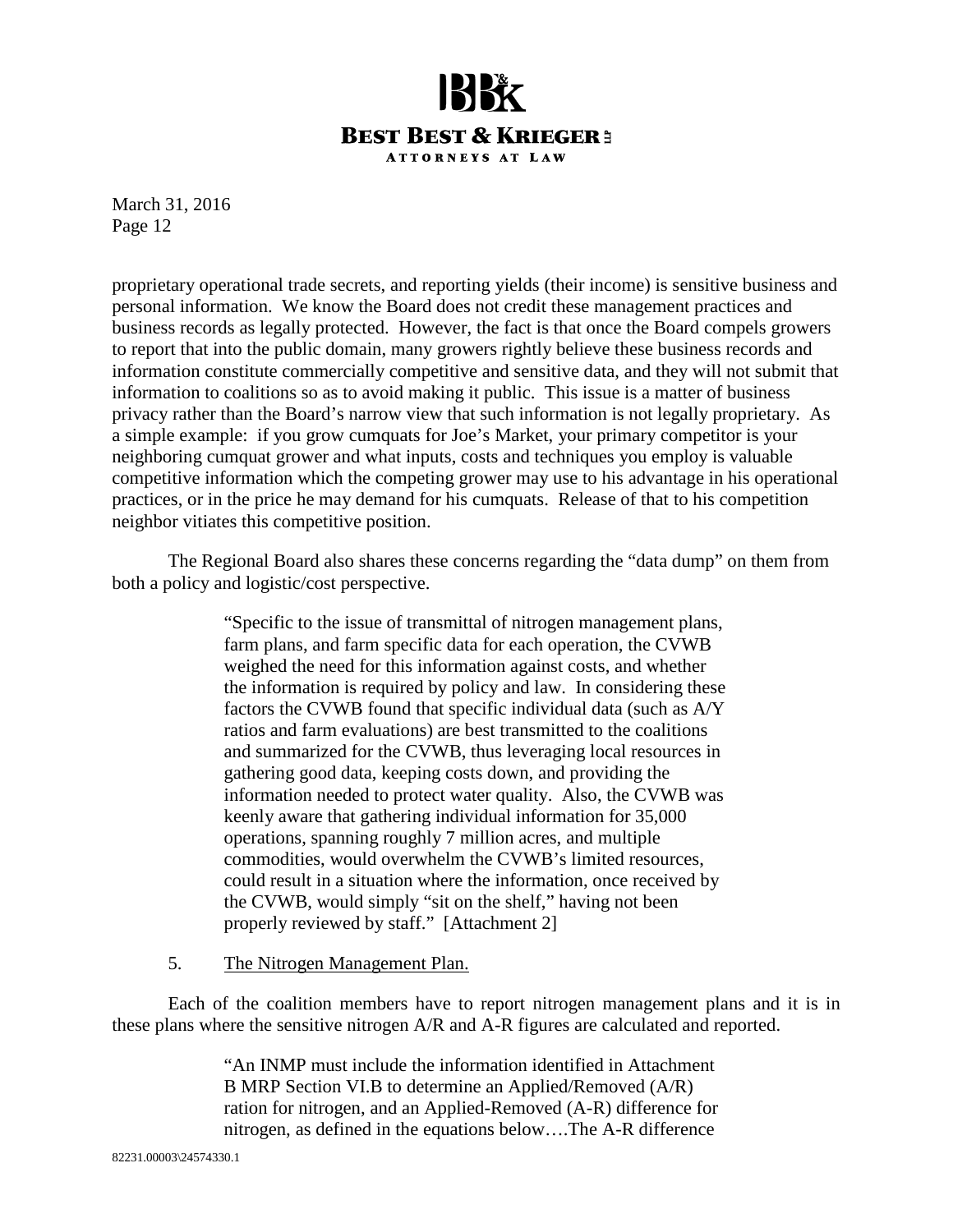

> is the difference of total Nitrogen Applied and the total Nitrogen Removed. Total Nitrogen Removed shall be determined, in part, by multiplying a Member's crop yield by a crop-specific nitrogen coefficient, Cn, provided by the third-party, which represents the amount of nitrogen in the harvested crop." (Appendix A, pp. 28, 29, Sect. VIII.D; *see also* Total N applied, INMP 20; Total N removed, INMP 23; N Applied/Removed ratio, INMP 24; N Applied-N Removed, INMP 25)"

The chair of the State Water Board's Expert Panel, Dr. Burt recently testified before the California Department of Food and Agriculture, State Board of Food and Agriculture. Dr. Burt expressly stated that the State Board had apparently over-evaluated the Expert Panels position in respect to requiring the submittal of field specific nitrate applications and calculations deriving therefrom. His testimony is parallel to our position in that rather limited amendments to the Order in respect to release of such specific information is advisable.

The Regional Board (Attachment 2) also stated that the current Order compels interaction between coalitions and growers in respect to he nitrogen applied and nitrogen removed; therefore, the new amendments are not necessary.

> "The Coalitions are required to report the A/R values back to the growers. In addition, the Coalitions will also provide additional data to the growers to make them aware of how their values compare to other growers. Finally, the Coalitions are also required to work with growers that have significantly higher ratios."`

The Regional Board concluded (Attachment 2) that the prescriptive mandates proposed by the State Board disrupts what has been a progressive and effective regulatory system.

> "Adopting such forward-looking policies, rather than mandating changes to existing orders, would give the CVWB and all other affected regions the opportunity to reconvene stakeholder outreach efforts in order to find cooperative means of integrating these policy goals into the next iterations of ILRP General Orders. In the view of the CVWB, mandating substantial and disruptive changes to existing successful regulatory programs does a disservice to water quality and to the communities of the Central Valley Region." (Attachment 2)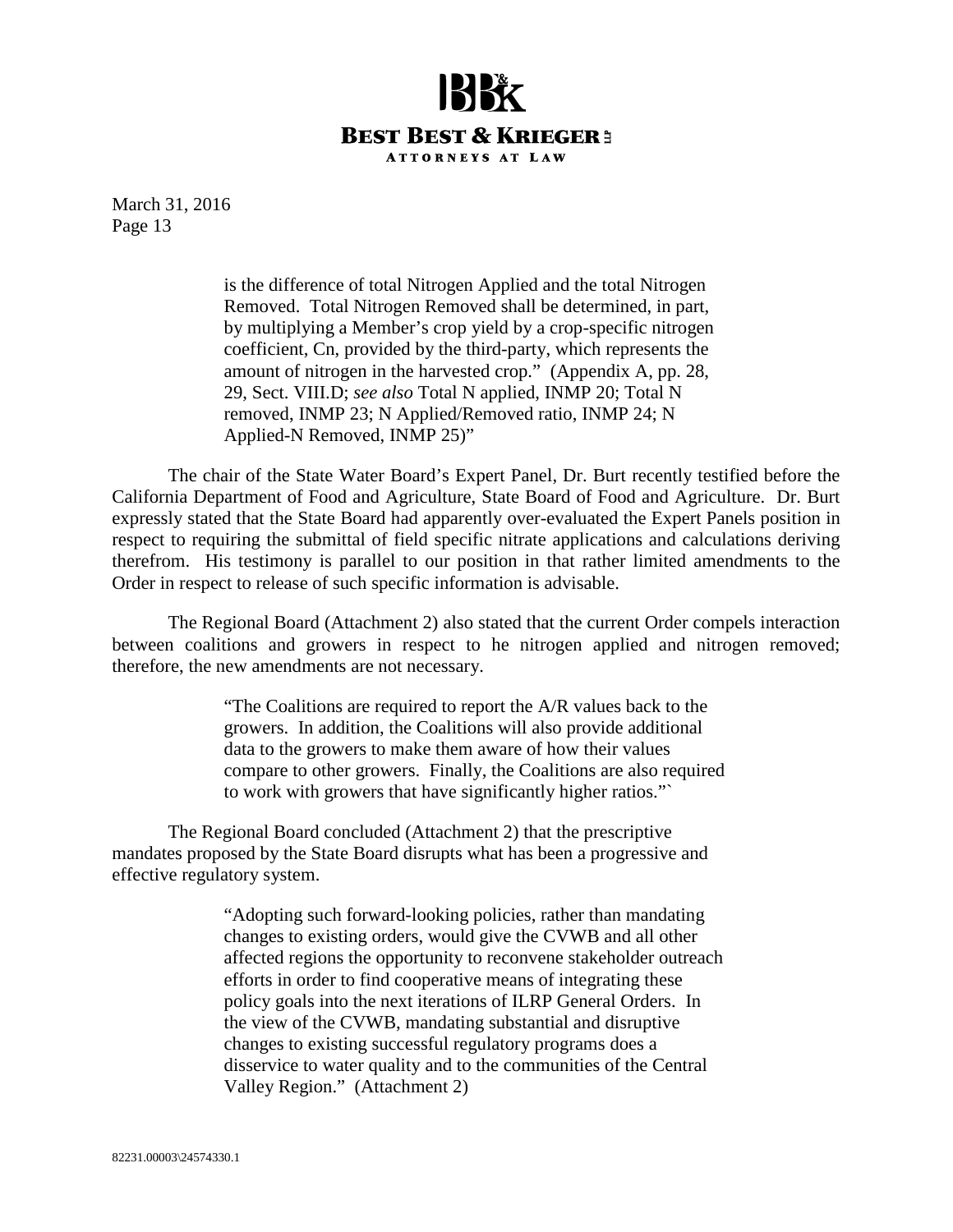## **BEST BEST & KRIEGER3 ATTORNEYS AT LAW**

March 31, 2016 Page 14

#### 6. Nitrogen Applied Less Nitrogen Removed.

As the new proposed order now introduces the mathematical equation of subtracting the nitrogen removed from the nitrogen applied, therefore many (some innocently and some by design) will assert that this difference in nitrogen is the amount of nitrogen that is going into the underlying groundwater aquifer.

First, we know from the Expert Panel and all other experts that in most places that transport time from field to aquifer may range from 25 to 40 years, or longer. What has not, however, been adequately developed is that during those many years, many factors further affect the nitrogen molecules as they make their way through the very extensive biologic, chemical, and physical processes taking place within that 200-800 foot downward multi-decade journey.

| <b>Nitrogen Sources</b> | <b>Nitrogen Fate</b>            |
|-------------------------|---------------------------------|
| N Fertilizer Applied    | Nitrogen removed at harvest     |
| N Manure/compost        | Secondary crop removal of N     |
| N Fixation (legumes)    | N in secondary plant (woody)    |
| N in irrigation water   |                                 |
| N carry over in soil    |                                 |
|                         | Surface run off                 |
|                         | Uptake by other vegetation      |
|                         | Percolation of N in soil        |
|                         | Denitrification                 |
|                         | Volatilization                  |
|                         | N Transformation                |
|                         | Immobilization                  |
|                         | Residual tie-up to soil         |
|                         |                                 |
|                         | Nitrogen leached to groundwater |

Below is a simplistic chart making that point.

Therefore, if we are going to regulate this subtraction equation and make it public, focused care should be taken to stress the proper interpretation of such information. There are many factors as expressed above which result in the fact that much of the nitrogen remaining in the soil after harvest never leaches to groundwater.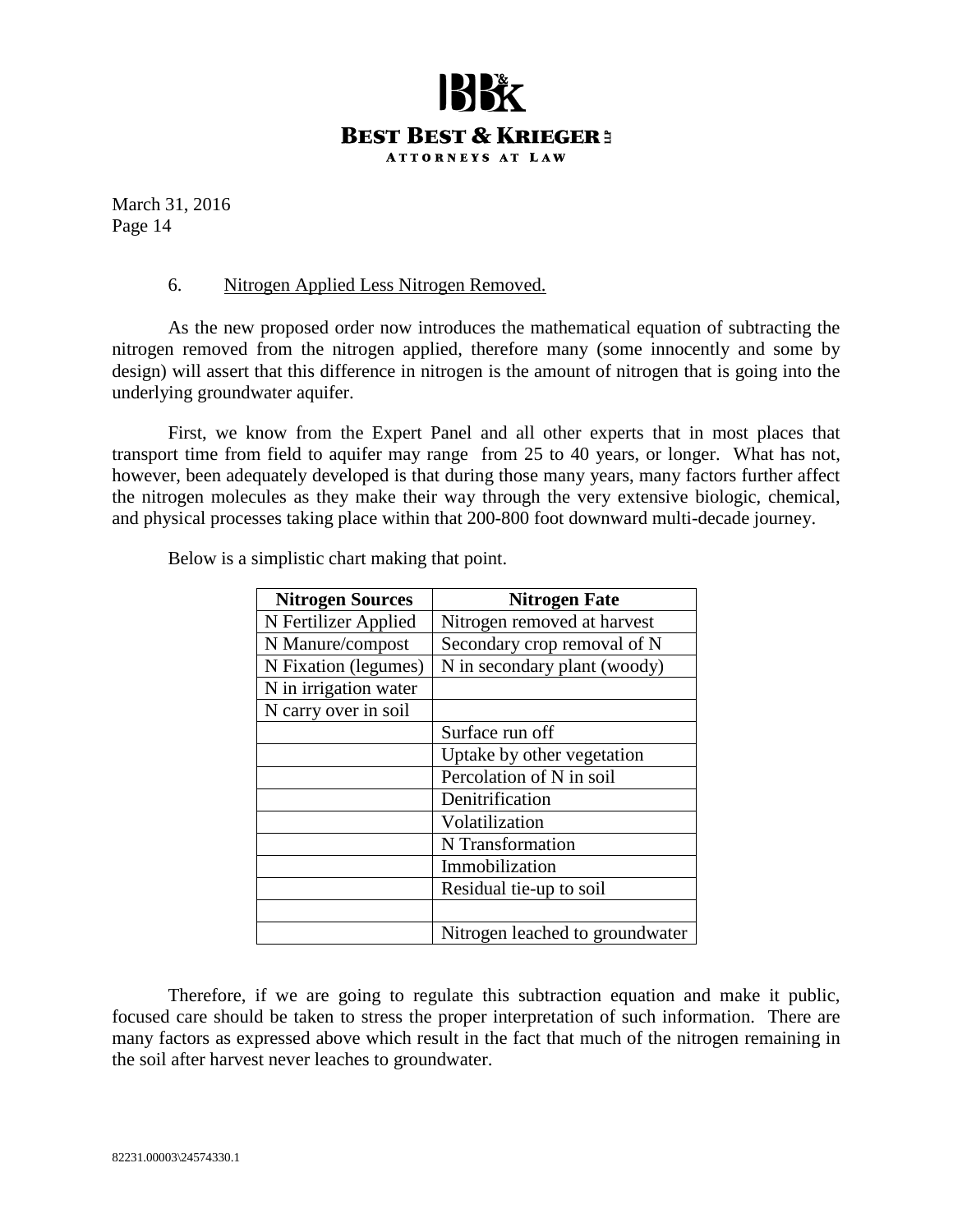

#### 7. Crop Yield.

Once the coalition calculates the crop specific nitrogen coefficient, then the member must report his crop yield and nitrogen removed.

This further underscores that most of the duties now rest with the individual farmers, and coalitions are rendered far less significant.

> "Once a Cn value has been established for a Member's crop, the Member will report the crop yield and the Nitrogen Removed as determined by multiplying the crop yield by Cn in the INMP for current and previous years." (Appendix A, pp. 28, 29; Sect. VII.D)

#### 8. Monitoring Drinking Wells.

The regulation now calls for monitoring and reporting the quality of all drinking water wells.

> "Due to the potential severity and urgency of health issues associated with drinking groundwater with high concentrations of nitrates, Members will be required to conduct testing and monitoring of all drinking water supply wells present on the Members' property. If a well is identified as exceeding the MCL for nitrate, the Member must notify the Central Valley Water Board. That member, or the Central Valley water Board, must then notify users of the well in a timely fashion in accordance with the elements described in MRP section IV.A." (Appendix A, p. 31, Sect. VII.E and p. 35, Sect. VIII.D)

The purpose of Drinking Water Supply Well Monitoring is to identify drinking water supply wells that have nitrate concentrations exceeding the MCL and obligates the notification of any well users of the potential for human health impacts.

- "1. By December 31, 2016, Members must initiate sampling of private drinking water supply wells located on their property.
- 2. Members must either (1) conduct two rounds of initial drinking water supply well monitoring during the first year, or (2) submit existing drinking water supply well sampling data, provided sampling and testing for nitrates was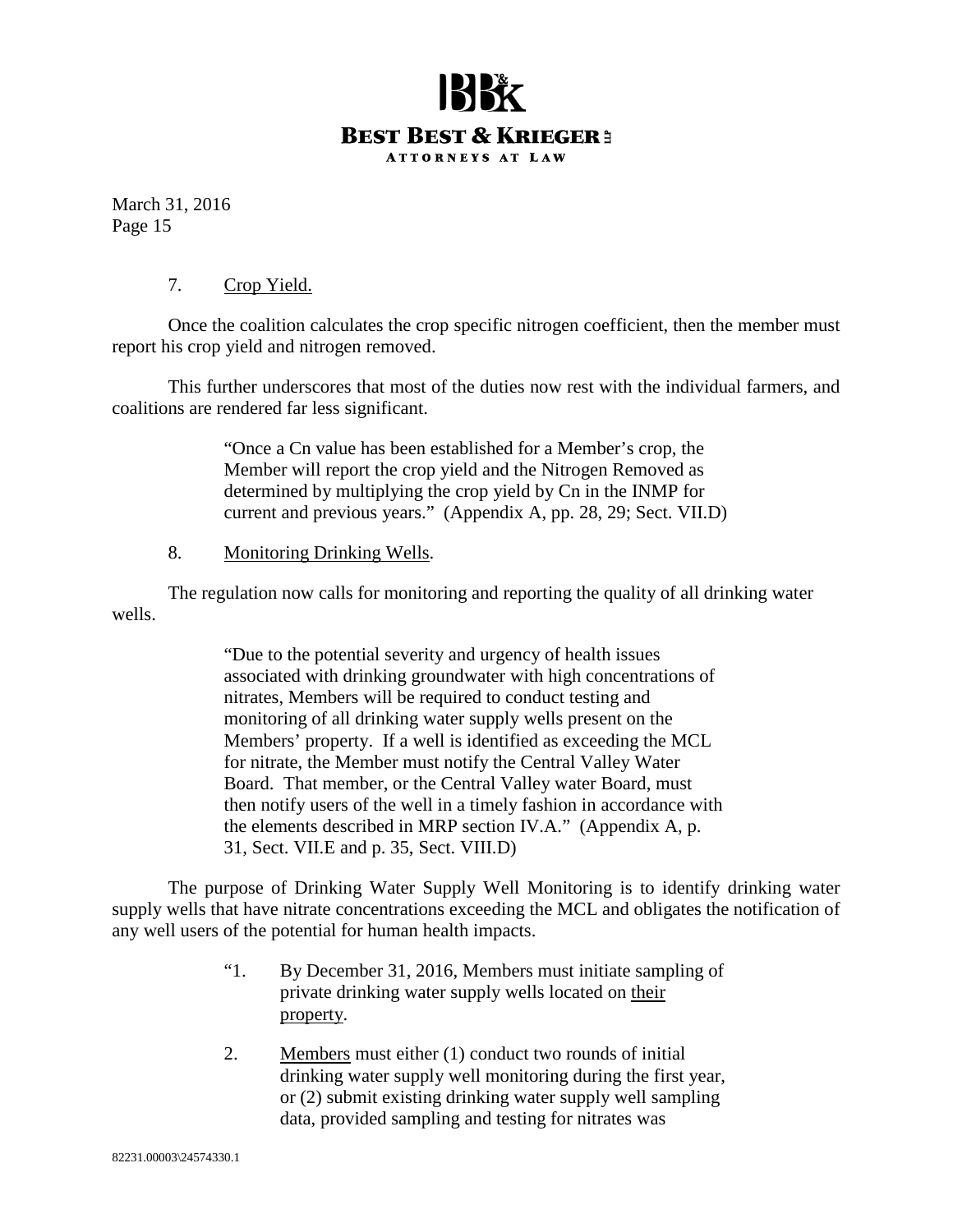

> completed using EPA approved methods at least twice within the last 5 years. Initial rounds of drinking water supply well sampling shall be conducted once during the fall (September-December) and once during the spring (March-June), and every five years, thereafter, if the nitrate concentration is below 8 mg/L nitrate+nitrate as N.

- 3. Groundwater samples must be collected using proper sampling methods, chain-of-custody, and quality assurance/quality control protocols.
- 4. Laboratory analyses for groundwater samples must be conducted by an Environmental Laboratory Accreditation Program State certified.
- 5. All drinking water supply well monitoring data are to be submitted electronically to the State Water Board's Geo Tracker Database and to the Central Valley Water Board.
- 6. If groundwater monitoring determines that water in any well that is used for or may be used for drinking water exceeds 10 mg/L of nitrate+nitrate as N, the Member or third-party must provide notice to the Central Valley Water Board within 24 hours of learning of the exceedance. For wells on a Member's property, the Central Valley Water Board will require that the Member notify the users within 10 days." (Attachment B, MRP, pages 14-15, Sect. IV.A.) (Emphasis added.)

The requirement that the grower must monitor the drinking water wells on his property and notify residents if they are over certain critical nitrogen levels was lifted from the Central Coast Ag Waiver, and therefore has been previously embraced by the State Board. However, it should be recognized that only a subset of these valley wells are actually on grower property. Consequently, well monitoring is more properly addressed in the drinking water/health arena so as to involve all such drinking water wells, rather than only the few which are on farm lands. Moreover, the newly released SGMA regulations also expressly call for the monitoring of all wells. This therefore constitutes needless regulatory overlap, and the agricultural order should defer to the broader state interests (i.e., health and groundwater).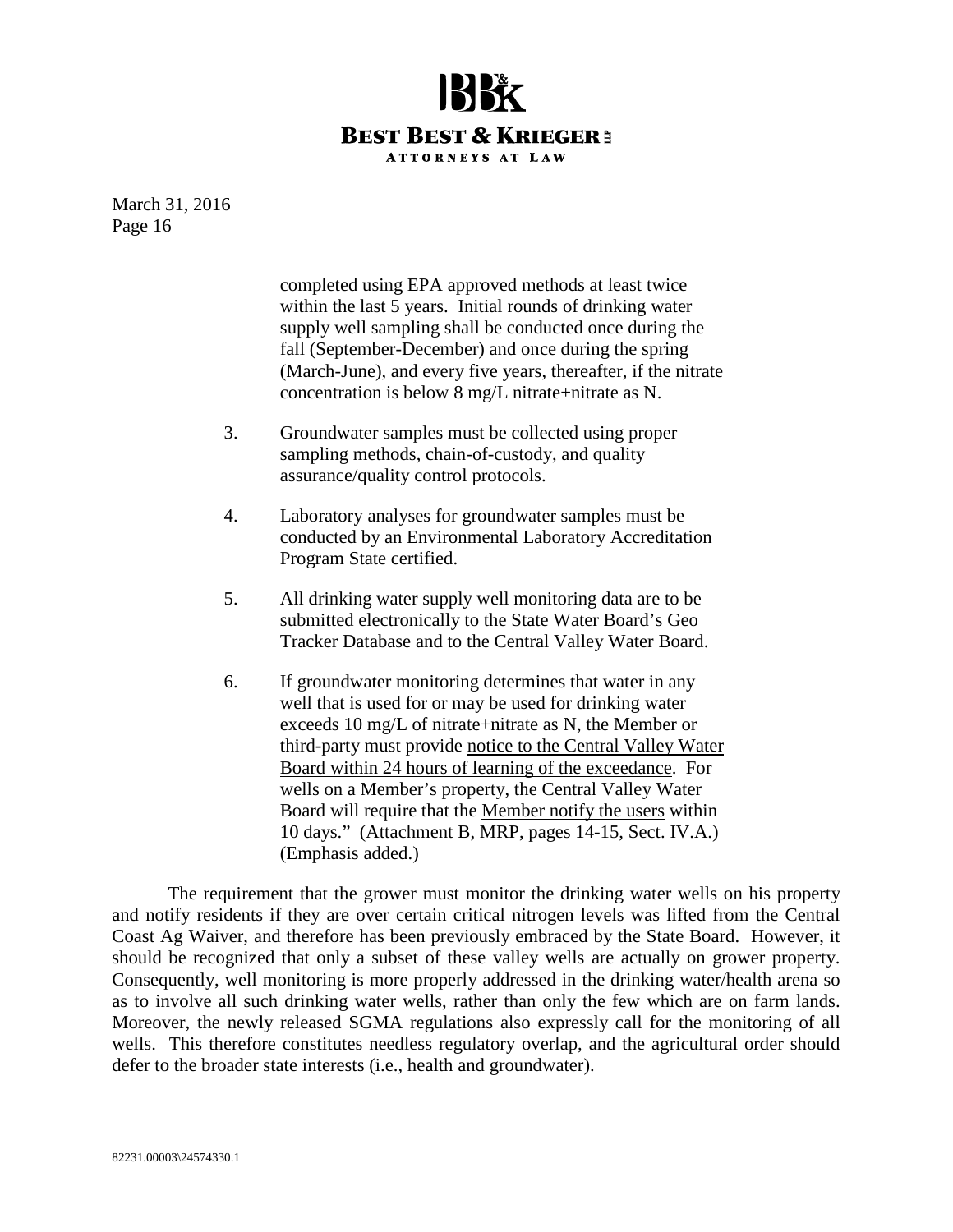

The Regional Board in Attachment 2 also concurs that this is a broader issue which could be more appropriately and effectively handled through the new State Water Board drinking water program coordinating with the network of local health departments.

> "**CVWB Impact**: With about 35,000 farms region-wide and 2+ wells on average, there will be greater than 100,000 new data points generated per year. The CVWB would need significant resources to review this data in a timely manner and to conduct the needed follow-up to ensure that public health is protected. Table 5 (below in Economic and Programit Discussion) estimates the minimal staffing needed to implement this requirement effectively. Also, in other regions (e.g., the Central Coast Water Board), there are County Health Department programs/resources in place to help facilitate, outreach, and provide this sampling; this is not necessarily the case throughout the Central Valley. In many areas, the Board would need to take a lead role to ensure the data collected is high quality, and representative of conditions (outreach and training needs). This will be such a major draw on resources, especially when considering the number of small farms, that the CVWB would not have the capacity to handle this requirement effectively. The State Water Board should consider leveraging the capacities of the Division of Drinking Water and local public health departments."

The drinking water well monitoring and reporting requirement is for the landowner to monitor and report the drinking water well data and to notify the Regional Board and the landowner's tenants if the results show the nitrate levels approached the nitrate limits. All these obligations are directly upon the landowner. Notwithstanding that the above regulatory provisions are directed to the landowners, the Report Component (17) mandates that the coalition must summarize these drinking water well reports, which they do not themselves take and identify these user notifications, which they do not engage, and of which they have no record.

#### "**Report Component (17) – Summary of Drinking Water Supply Well Monitoring**

The third-party must summarize the results of drinking water supply well monitoring which shall, at a minimum, include the number of drinking water supply wells tested, the number of notifications of exceedances, any locational trends associated with exceedance notifications, and any trends of increasing or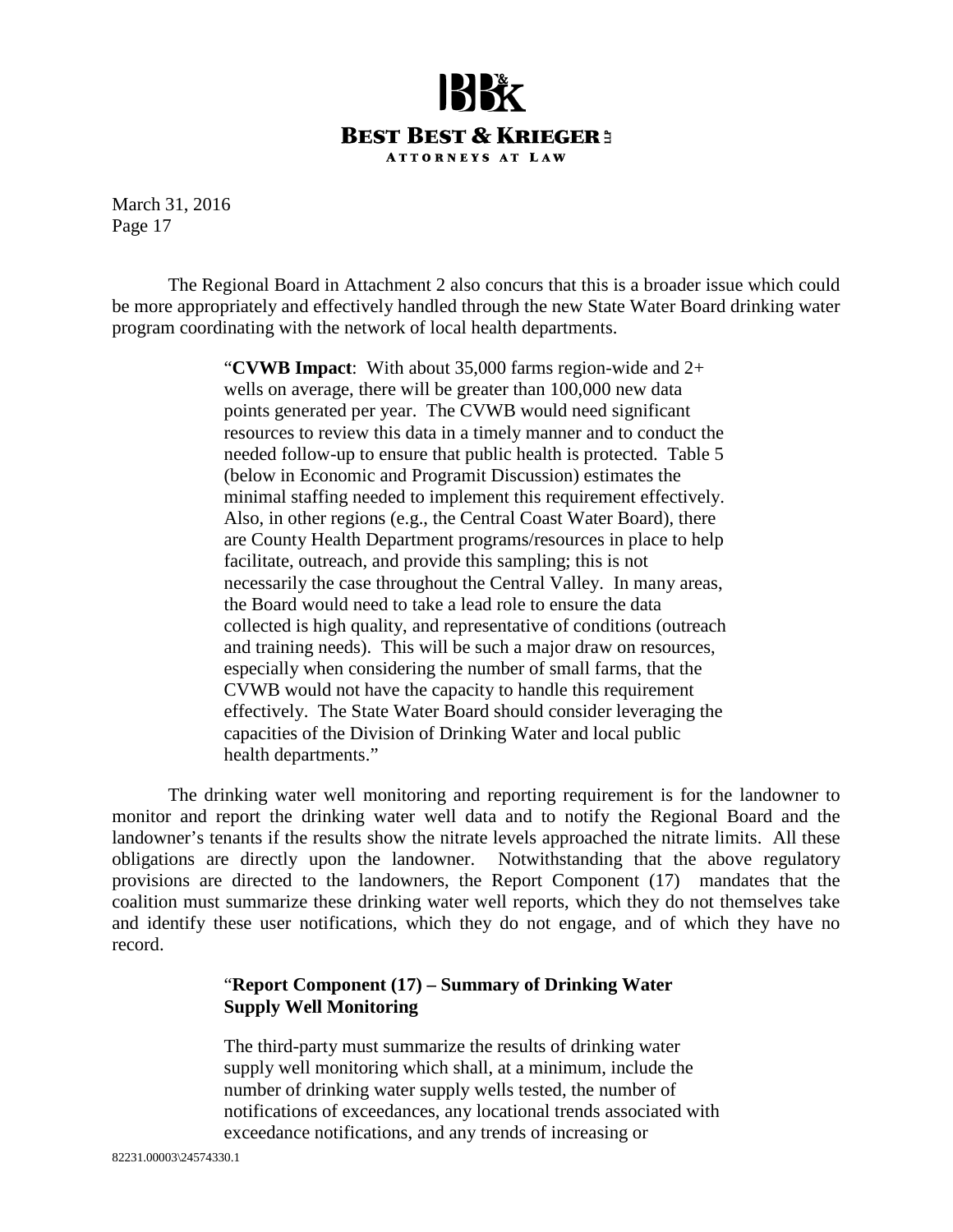

> decreasing concentrations in drinking water supply wells." (Attachment B, MRP, page 26, Report 17)

This requirement is therefore misplaced because it is the landowner taking these samples and reporting the results and providing such notice, not the coalitions.

Nitrate is the most common element in our universe and thereafter soil has many nitrogen sources, several of which are within the State Board's jurisdiction. Therefore, it is important for this program to engage some effort to identify the nitrogen source (i.e., septic, sewer, animal, atmosphere, rock, dairy, manure, crop fertilization, etc.) so as to focus appropriate responsibility and regulatory response. The Regional Board recognized this in their responses to the Board (Attachment 2).

> "We are concerned that this requirement is solely focused on one discharge category (such monitoring requirements are not required for any other discharger type or individual domestic well holder), and that the CVWB will be unable to meet this requirement with current resources. In addition, the CVWB suggests that, by solely addressing nitrates the State Water Board may foreclose the development of more holistic approaches that would also address common constituents that are equally harmful to public health…"

> "Finally, there is no discussion of the need for source identification, thereby neglecting to consider other possible sources of nitrate contamination, including functioning or failed septic systems. Instead of implementing this requirement through waste discharge requirements, the CVWB believes this type of program should be implemented through a much broader, statewide approach that would involve domestic drinking well owners, the Division of Drinking Water, and local public health departments."

The Regional Board (Attachment 2) further underscores these concerns.

"All the Coalitions within the CVWB are tasked with developing accurate coefficients to translate the A/Y values to A/R values. This was done to ensure a consistent application of coefficients throughout the region, and to ensure the coefficients were developed based on adequate and proper research and scientific studies. The CVWB believes that having growers make individual nitrogen-removed calculations will introduce more error into this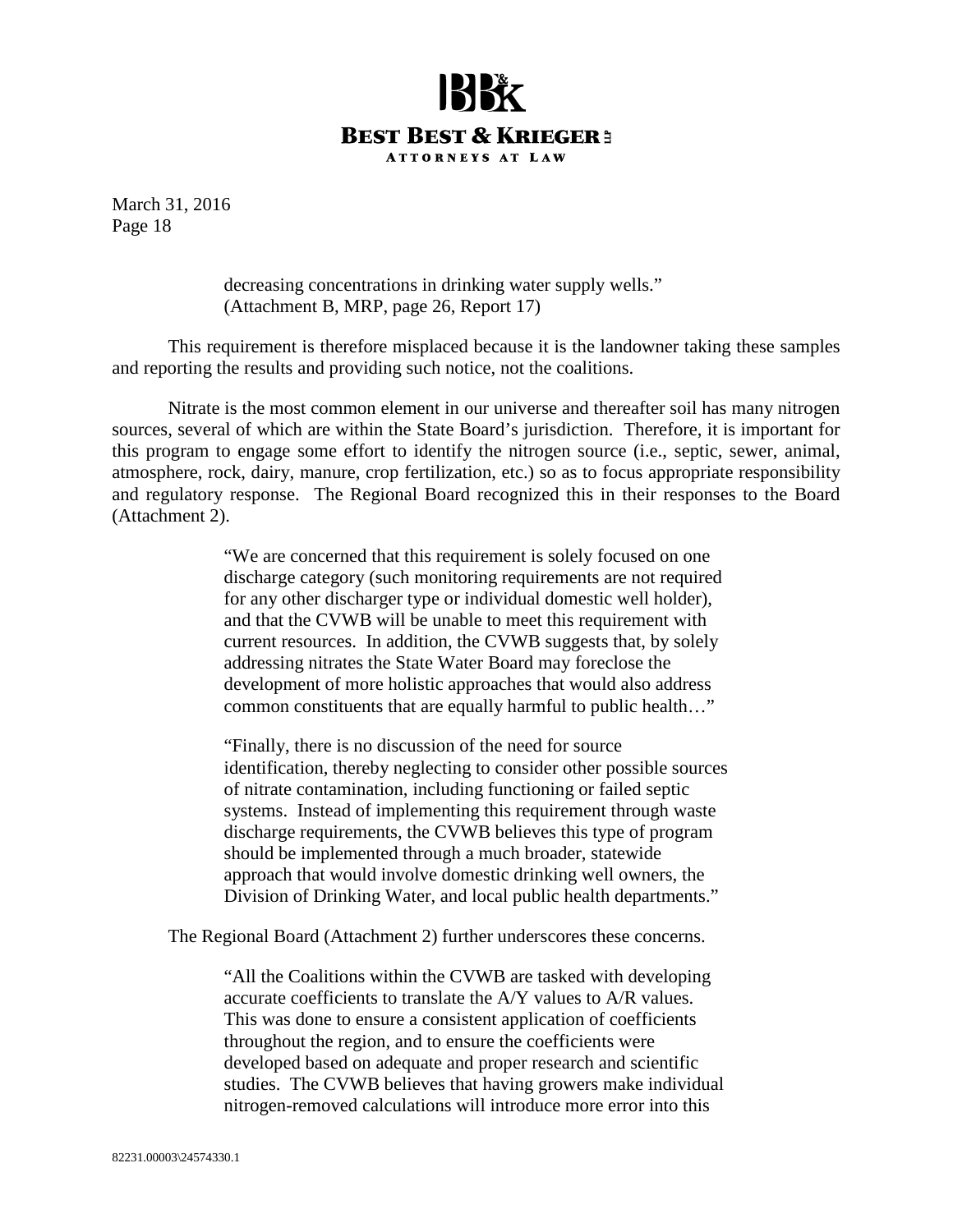

> process. More error would result in higher outreach costs and poor data quality, which would render the program ineffective."

#### 9. Expansion to Regulating and Reporting Irrigation.

The revised Order newly introduces the concept of regulating farm irrigation. We understand that the Expert Panel held that the percolation of irrigation water may be a driver of transporting nitrates and salts deeper into the soil profile, and thereby perhaps to the underlying aquifers. We, therefore, do not generally challenge this new regulatory feature. Because, however, the Order does not develop this requirement in detail we anticipate it only intends to report irrigation method, irrigation rate, and timing.

> "We first add several required planning elements to facilitate crop irrigation management planning, including consideration of irrigation method, crop evapotranspiration, and anticipated crop irrigation. The Agricultural Expert Panel emphasized that nitrogen management must be done hand-in-hand with irrigation management, pointing out that water movement through the soil is the mechanism for nitrate transport." (Draft Order, pp. 32-33)

10. Coalitions Instructing Members How to Farm.

A. It will further be regarded as sensitive and concerning to members that the proposed Order compels the coalitions to instruct their members that they are farming improperly by over-applying nitrogen.

> "The Third Party must inform such Members that they are potentially over-applying nitrogen to their fields. Following receipt of notification, these Members must either attend additional INMP self-certification training in person or work with an irrigation and nitrogen management plan specialist for certification of the next INMP prepared following notification." (Draft Order, p. 43)

Such compliance/enforcement functions are improper for the Board to impose on coalitions as enforcement is the role of the regional boards.

11. MPEP

The proposed order adds additional provisions to the MPEP program.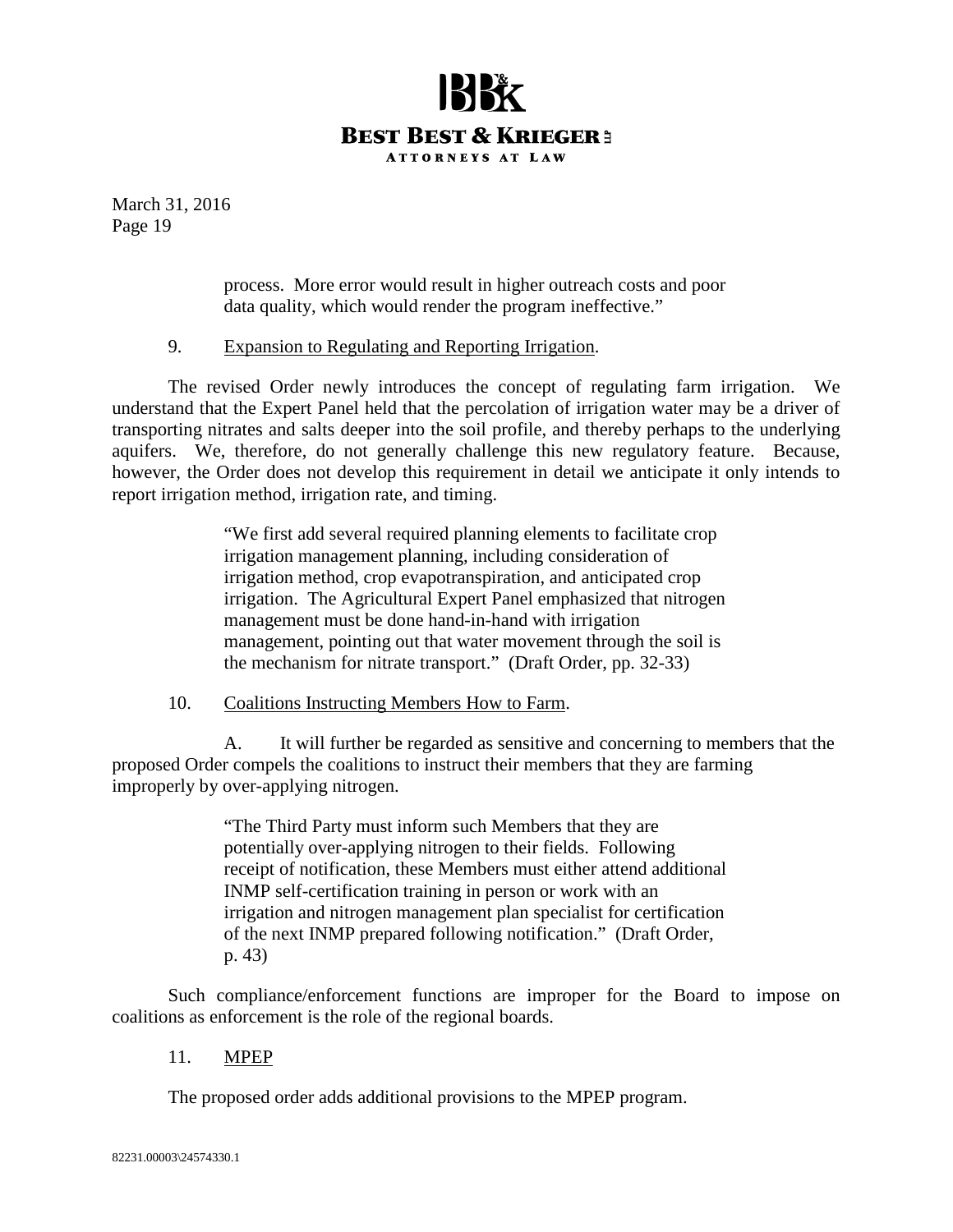

> "The goal of the Management Practice Evaluation Program (MPEP) is to evaluate the effectiveness of irrigated agricultural practices with regard to groundwater quality. A MPEP must address the constituents of concern described in the GAR." (Attachment B, MRP, page 17, Sect. IV.C.) (Emphasis added.)

The MPEP program is referenced in the revised Order; however, because those extensive MPEP programs are just being finalized at the present time it is quite understandable that the State Board does not yet fully understand that many of the objectives the State Board was apparently striving for by their revisions are presently in development in these emerging programs. Because they are emerging from the present Order, this renders some of the new proposed extreme provisions unnecessary and underscores the position which the Regional Board has itself asserted that the State Board has disregarded and pushed aside the regulatory balance which was not recognized in the aggressive approach the State Board has advanced.

The Regional Board (Attachment 2) underscores the developing MPEP program and points out that this is more effective than the proposed A/R target analysis standing alone.

> "**Policy Impact:** Setting an A/R target ratio does not equate to protecting water quality. The CVWB's ILRP has a process in place to conduct representative groundwater monitoring to equate on-farm A/R target ratios with water quality protection: the Management Practices Evaluation Program (MPEP). This process will take time, but it is the key to achieving the goals of protecting water quality, setting protective A/R targets, and ensuring consistency with the Nonpoint Source Policy and Water Code. Setting A/R target ratios without the MPEP process ignores the need to understand the effects on nitrogen leaching to groundwater. Also, the draft Order is silent on integrating farm management with nutrient management and monitoring to determine what is truly effective at protecting WQ while allowing a grower to maintain a viable farming business. The MPEP serves this function."

#### 12. Farm Size Classifications.

The proposed ESJ Order classified farm size as small (less than 60 acres), medium (60- 250 acres), and large (more than 250 acres). This will change remarkably by geographic area. This compels that each of the other Central Valley coalitions will need to have separate hearings on their General Orders and make adjustments in several of the General Order components well beyond just the inapplicable acre classifications. (Appendix A, p. 10, Sect. 37)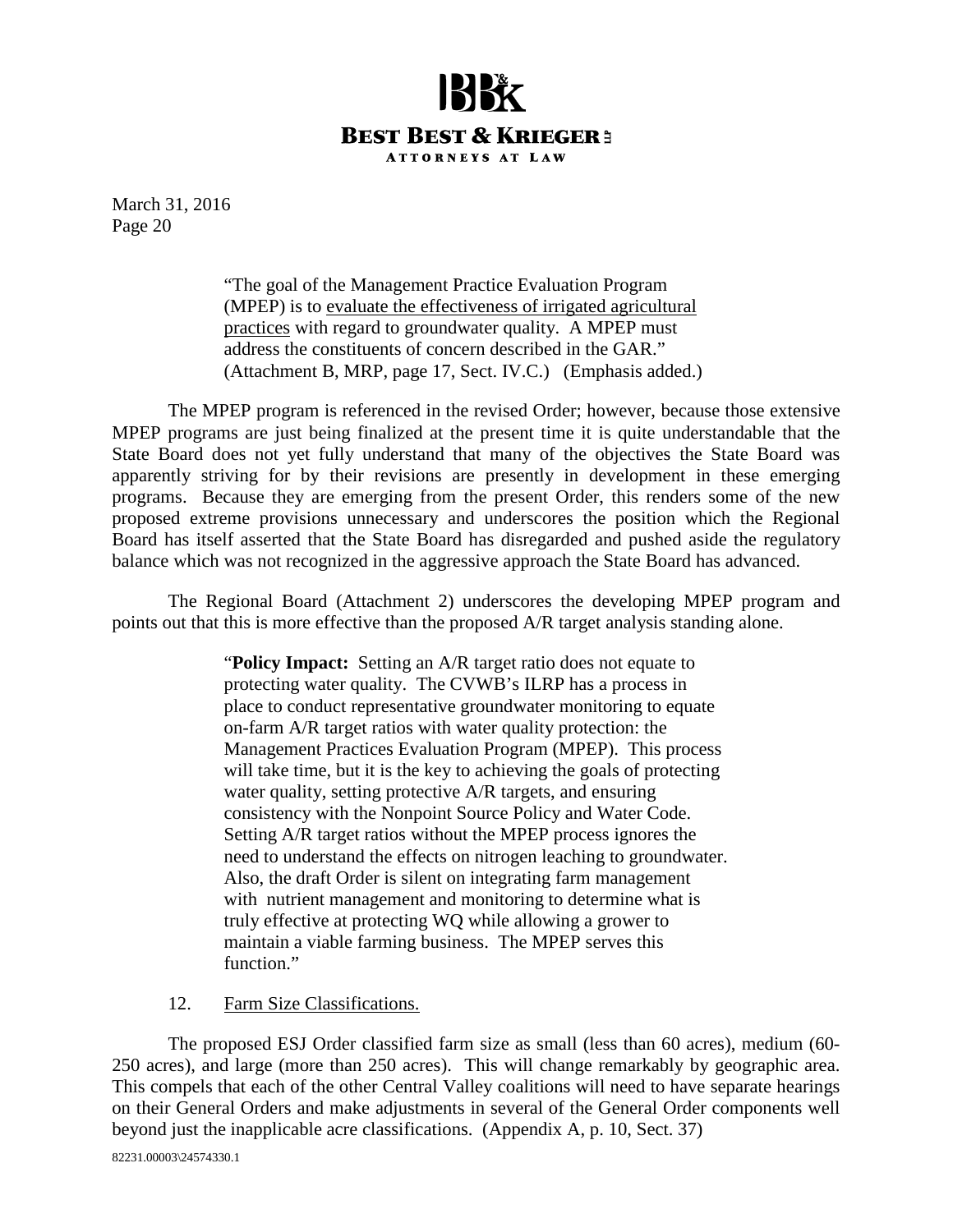

#### 13. Cost Evaluation and Environmental Impact

The amendments are very extensive in scope, impact, obligation and costs. The new dramatic responsibilities and impacts will be to each the farmer dischargers, the water quality coalitions, and to the Regional Board. As discussed, there are major new obligations on growers in the field, in monitoring and directly reporting. The proposed and somewhat duplicative obligations on coalitions may fundamentally change what coalitions may be able to perform or if the growers will continue to support the coalition approach. The Regional Board will no longer just be analyzing somewhat limited surface water data and summarized reports, but will now be dealing with surface and groundwater raw data submitted by thousands of different dischargers and they will be obligated to compile, analyze, and summarize all of that by their staff or contracting these functions out. This will collectively magnify the responsibilities of each of the these parties (growers, coalitions, Regional Board) in significant ways. These fundamental changes will, therefore, also trigger new environmental analyses and new staff and cost analyses. Clearly, the cost analysis in the staff document of \$113-\$118 per acre is widely incorrect.

The Regional Board also asserts that the costs associated with the State Board's amendments are overwhelming on growers, coalitions and the Regional Board. They project the grower/coalition cost across only Region 5 will approach \$18 million derived from their projection of a 50% increase in coalition costs. They did not address the Regional staff cost increases to cover going from 18.7 PYs to 90 PYs. As far as program cost drivers, Table 4 targets a total of \$2.9 million. We believe each of these projections underestimates the grower and coalition costs.

| East San Joaquin*             |          |          |                | Current Cost Post Order Cost Change/yr (ESJ) Change/yr (region) |
|-------------------------------|----------|----------|----------------|-----------------------------------------------------------------|
| Administration                | \$0.85   | \$1.28   | \$300,000      | $$2.4$ million                                                  |
| Education                     | \$0.68   | \$1.24   | \$390,000      | $$3.1$ million                                                  |
| Farm plans                    | \$0.71   | \$0.84   | \$90,000       | \$730,000                                                       |
| Monitoring/reporting/tracking | \$3.66   | \$5.70   | $$1.4$ million | $$11.4$ million                                                 |
| Management practices          | \$113.34 | \$113.34 | \$0            | \$0                                                             |
| Total                         | \$119.24 | \$122.40 | $$2.2$ million | $$17.7$ million                                                 |

**Table 3 Increases in grower and Coalition costs per acre/year** (does not include Water Board staff – any increase in staffing will lead to higher state fees.)

\*Costs from Programmatic EIR; assumes 50% increase in coalition administration costs

| Table 4. Summary of increased cost drivers in Draft Order requirements |  |  |  |  |
|------------------------------------------------------------------------|--|--|--|--|
|------------------------------------------------------------------------|--|--|--|--|

| <b>Annual Grower Costs</b>              |           |                | Current Cost (ESJ) Draft Order Cost (ESJ) Draft Order Cost (region) |
|-----------------------------------------|-----------|----------------|---------------------------------------------------------------------|
| Domestic well monitoring (Year 1)*      | S O       | $$2.1$ million | \$18 million                                                        |
| Domestic well monitoring (Post-Year 1)* | S O       | \$390,000      | \$3.3 million                                                       |
| Certified INMPs**                       | \$740,000 | $$1.4$ million | \$11 million                                                        |
| Outreach Attendance**                   | \$470,000 | \$860,000      | \$7 million                                                         |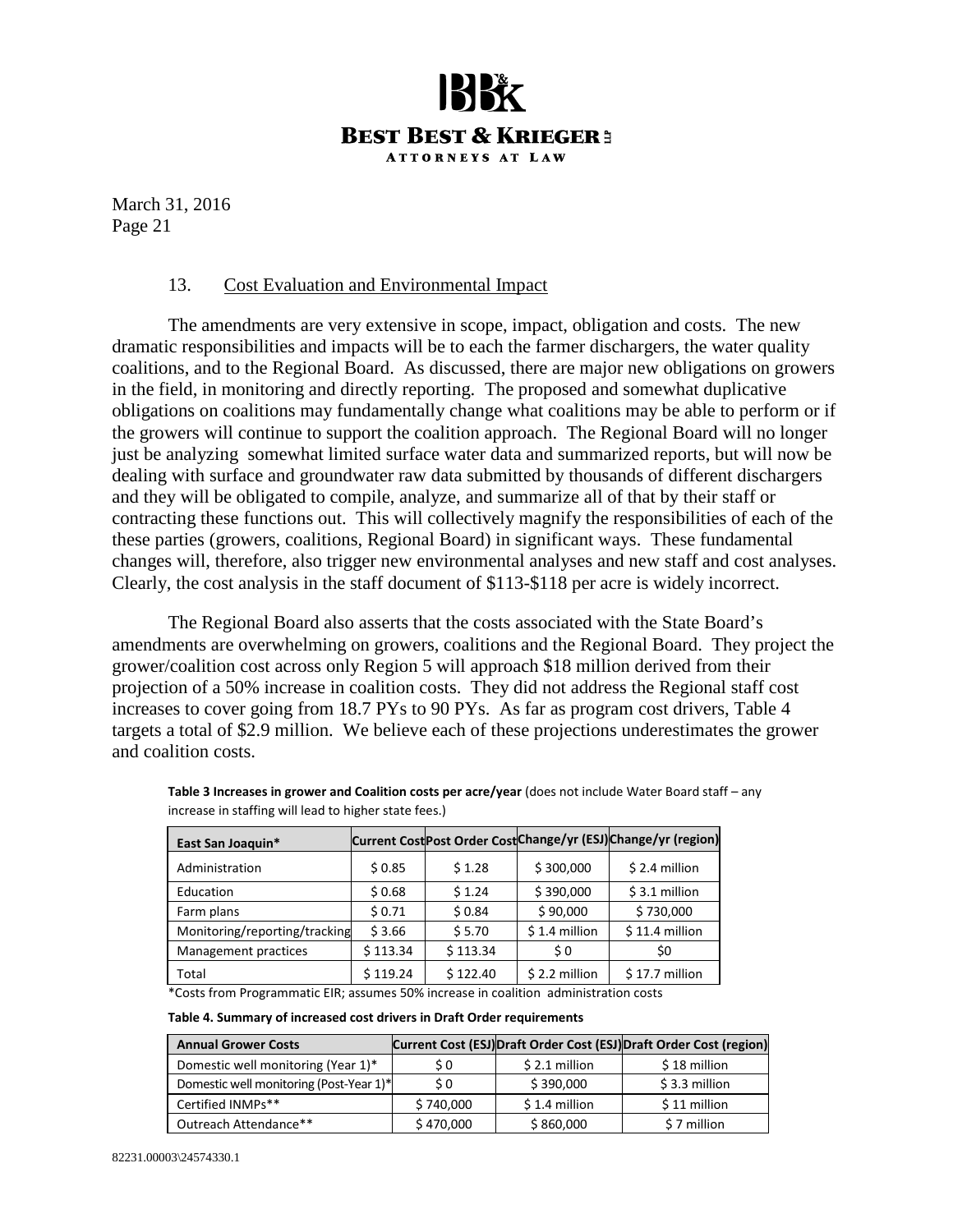### **BEST BEST & KRIEGER3 ATTORNEYS AT LAW**

March 31, 2016 Page 22

| Farm Planning (FE, SECP, NMP)** | 490,000 ر         | \$580.000 | \$6.2 million |
|---------------------------------|-------------------|-----------|---------------|
| NMP Summary Report**            | $\hat{ }$ 360,000 | \$660,000 | S 2.9 million |

**Table 5. Minimal Staffing Needs to Implement the Draft Order in the Central Valley**

| Minimum Staffing Needs to Implement Draft<br><b>Order Central Valley-wide</b> | <b>Current PYs</b> | Post Order PYs (minimum)                                                              |
|-------------------------------------------------------------------------------|--------------------|---------------------------------------------------------------------------------------|
| Central Valley ILRP staff (for entire region)                                 | 18.7               | 90* [at staff to irrigated lands<br>acreage ratio similar to R3's<br>current program] |

\*90 PYs = more than all Regional Boards' ILRP staff combined. In the development of the program, the CVWB considered the staffing needs for comprehensive data submittals directly to the CVWB and found that the burden and costs of obtaining/reviewing the information outweighed the need for the data when considering potential benefits to water quality.

The ESJ General Order was developed through an extensive stakeholder process, EIR, and economic analysis over multiple years. In contrast, the draft Order has been developed without the benefit of this exchange, and has not adequately estimated the potential costs and program impacts of the proposed changes. Also, there is no meaningful environmental or cost analysis justifying such far-reaching changes."

| Table 2. Current CVWB ILRP Cost and Summary of Successful Management Plans |  |
|----------------------------------------------------------------------------|--|
|----------------------------------------------------------------------------|--|

|                            | <b>East San Joaquin Coalition</b> | <b>Central Valley coalitions</b> |
|----------------------------|-----------------------------------|----------------------------------|
| Cost of ILRP               | \$2.8 million*                    | >\$23 million                    |
| Management Plans developed | 216                               | 873                              |
| Management Plans completed | 48                                | 141                              |
| Surface Water monitoring   | >50,000 data points               | >300,000 data points             |

(Attachment 2)

#### 14. Omissions from the Order.

The SWRCB's extensive re-write of the East San Joaquin General Order took considerable effort to respond to each of the recent related developments which have arisen since the original promulgation of the East San Joaquin Order. Those included the Expert Panel Report, and Judge Frawley's decision, etc. The Order is, however, incomplete in its acknowledgment of new relevant developments as there are other developments which directly overlap, duplicate, or parallel the water quality issues involved in the Order. The Order should not selectively address only a couple of related collateral matters which have arisen. Examples of other significant factors which were ignored include:

A. Sustainable Groundwater Management Act (SGMA)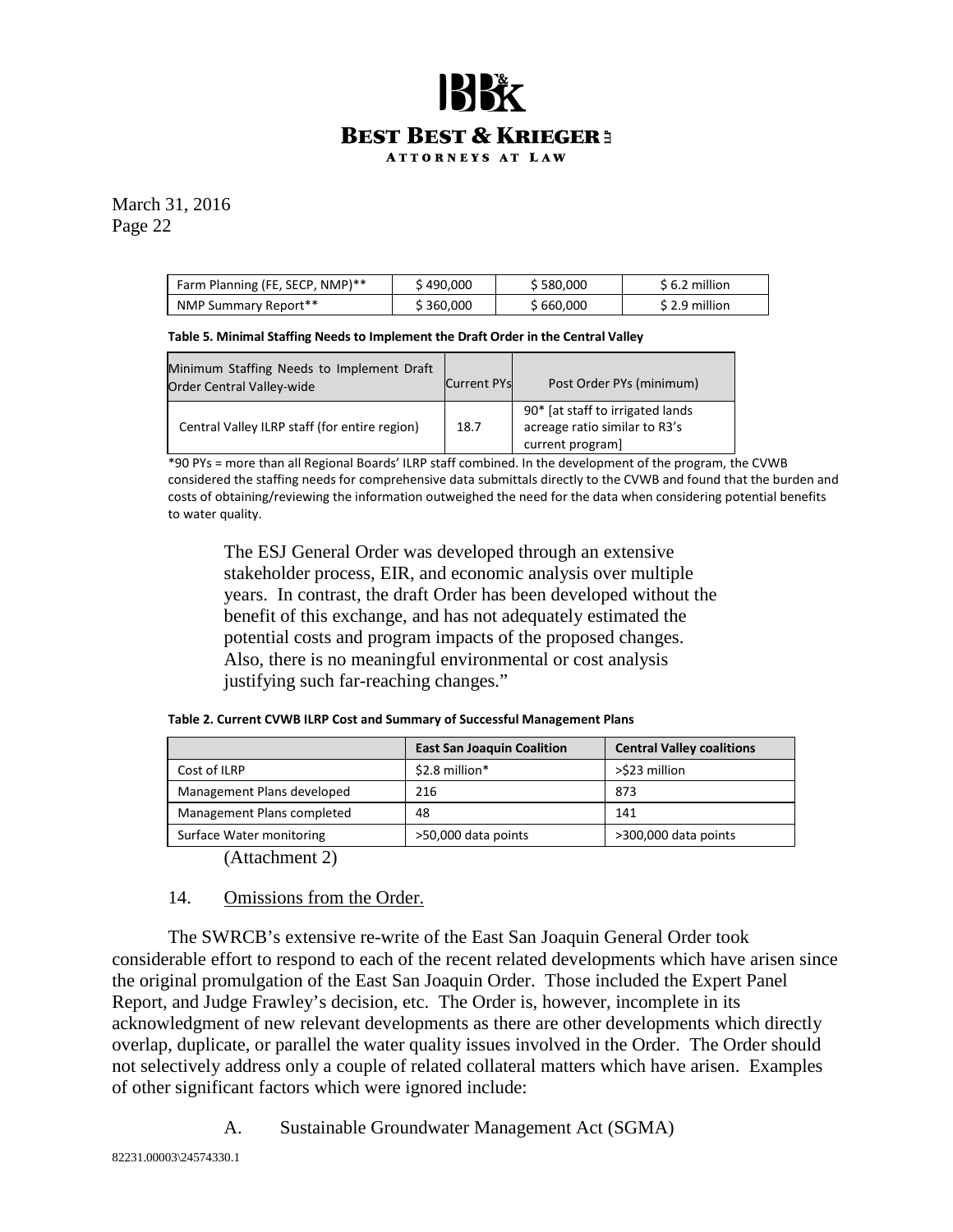

Regulations have now been circulated which list water quality as one of the six primary purposes under SGMA which must be addressed by the new groundwater sustainable agencies.. There should be specific reference to this in the East San Joaquin General Order and the other trailing General Orders by acknowledging that SGMA and the emergence of the local GSAs will have to be harmonized with the General Order and vice versa. Among the several overlap examples pursuant to SGMA is that each GSA must monitor every groundwater well in their area which is supplying drinking water.

B. The CV-SALTS Program has been actively addressing the regulation of water quality with particular focus on Central Valley groundwater quality. A critical problem has been identified in that there is inadequate regulatory flexibility to deal with areas with existing impacted water quality and therefore there is no assimilative capacity. Therefore, the CV-SALTS effort is nearing its completion whereby new regulatory flexibility will be developed. That will be taking the form of Analysis Zones (IAZs), offsets, conditional exceptions, or otherwise. The East San Joaquin General Order should, at the very least, acknowledge this process is near conclusion and the likelihood that new regulatory avenues will likely arise and those will have to be folded into the Board's oversight and the coalitions' management.

C. Similarly, the CV-SALTS program has been addressing the problems with salinity, particularly in the Tulare Lake Basin, and the program is moving towards establishing regulatory and basin plan flexibility in that regard. This particular item should be incorporated into the Tulare Lake Basin General Orders, but we raise it here because it is not yet certain if the other coalition areas will be afforded separate meaningful hearings or amendments regarding their General Order development.

Sincerely,

William J. Thomas for BEST BEST & KRIEGER LLP

WJT:lmg **Attachments** 

Cc: Felicia Marcus, Board Chair Frances Spivy-Weber, Vice Chair Dorene D'Adamo, Board Member Steven Moore, Board Member Tam Doduc, Board Member Tom Howard, Executive Officer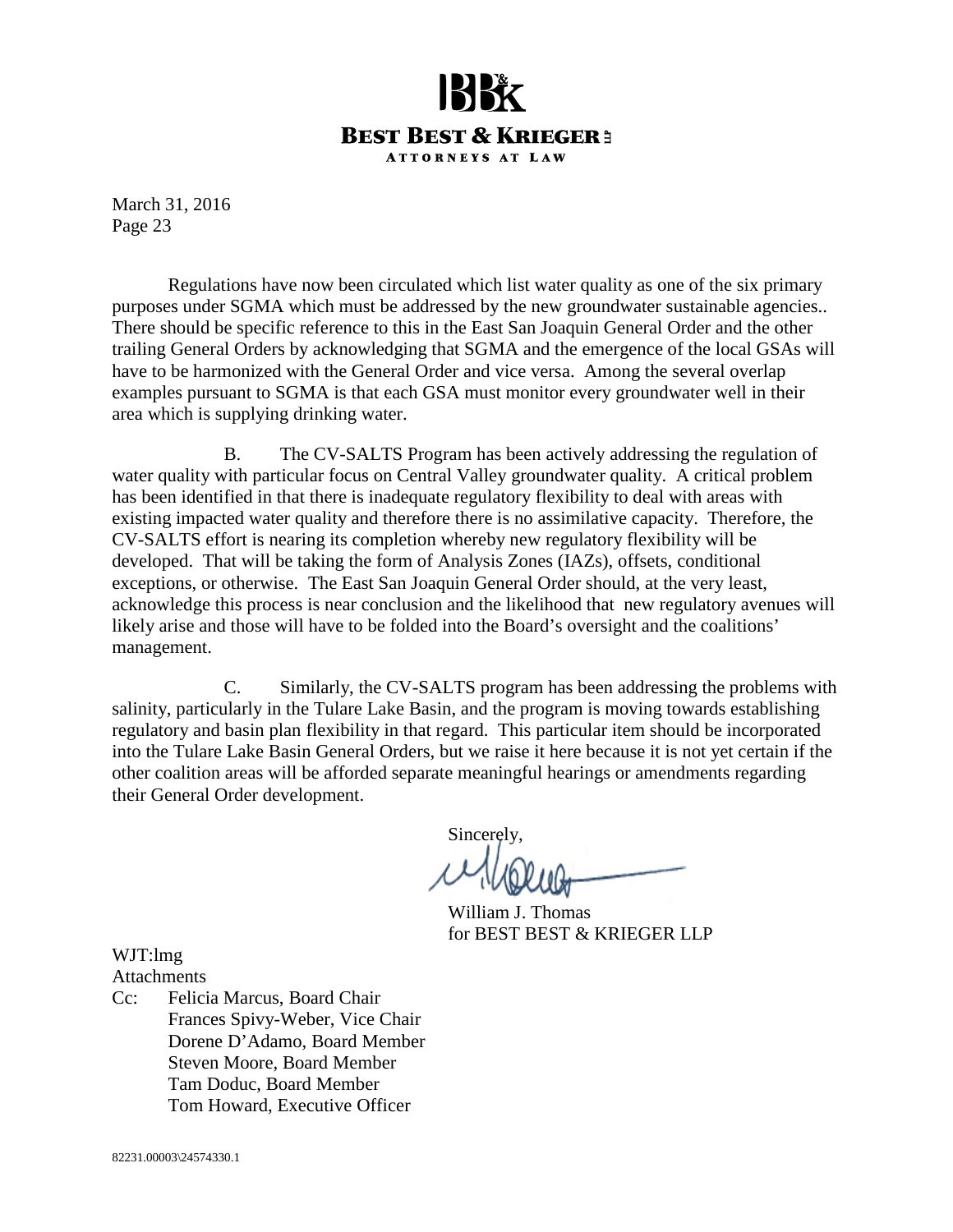#### **STATE WATER RESOURCES CONTROL BOARD EX PARTE COMMUNICATIONS REGARDING PENDING GENERAL ORDERS DISCLOSURE FORM**

*Note: This form is intended to assist the public in providing the disclosure required by law. It is designed to document meetings and phone calls. Written communications may be disclosed by providing a complete copy of the written document, with attachments. Unless the board member(s) provided you with a different contact person, please send your materials to: commentletters@waterboards.ca.gov Use of this form is not mandatory.*

1. Pending General Order that the communication concerned:

2. Name, title and contact information of person completing this form: *Note: Contact information is not mandatory, but will allow the Water Board to assist you if additional information is required. If your contact information includes your personal residence address, personal telephone number or personal email address, please use a separate sheet of paper if you do not want that information posted on our website. However, this information may be provided to members of the public under the Public Records Act.* In the matter of Review of General Order No. R5-2012-0116, SWRCB/OCC Files A-2239(a)-(c)<br>
2. Name, title and ontata information of president of Dersen completing fils from:<br>
Note: Contast information is not mandatory, but

Dr. Karl Longley, Pamela Creedon, Clay Rodgers, Patrick Pulupa, Andrew Deeringer

3. Date of meeting, phone call or other communication: February 25, 2016

| Time: | 3:05 <sub>pm</sub>                                        |  |
|-------|-----------------------------------------------------------|--|
|       | Location: Sacramento Regional Sanitation District offices |  |

- 4. Type of communication (written, oral or both): Oral
- 5. Names of all participants in the communication, including all board members who participated:

Dr. Karl Longley, Pamela Creedon, Clay Rodgers, Patrick Pulupa, Andrew Deeringer, Dorene D'Adamo

- 6. Name of person(s) who initiated the communication: Dr. Karl Longley
- 7. Describe the communication and the content of the communication. *Include a brief list or summary of topics discussed at the meeting, any legal or policy positions advocated at the meeting, any factual matters discussed, and any other disclosure you believe relevant. The Office of Chief Counsel recommends that any persons requesting an ex parte meeting prepare an agenda to make it easier to document the discussion properly. Attach additional pages, if necessary.*

See attached

**8. Attach a copy of handouts, PowerPoint presentations and other materials any person used or distributed at the meeting. If you have electronic copies, please email them to facilitate web posting.**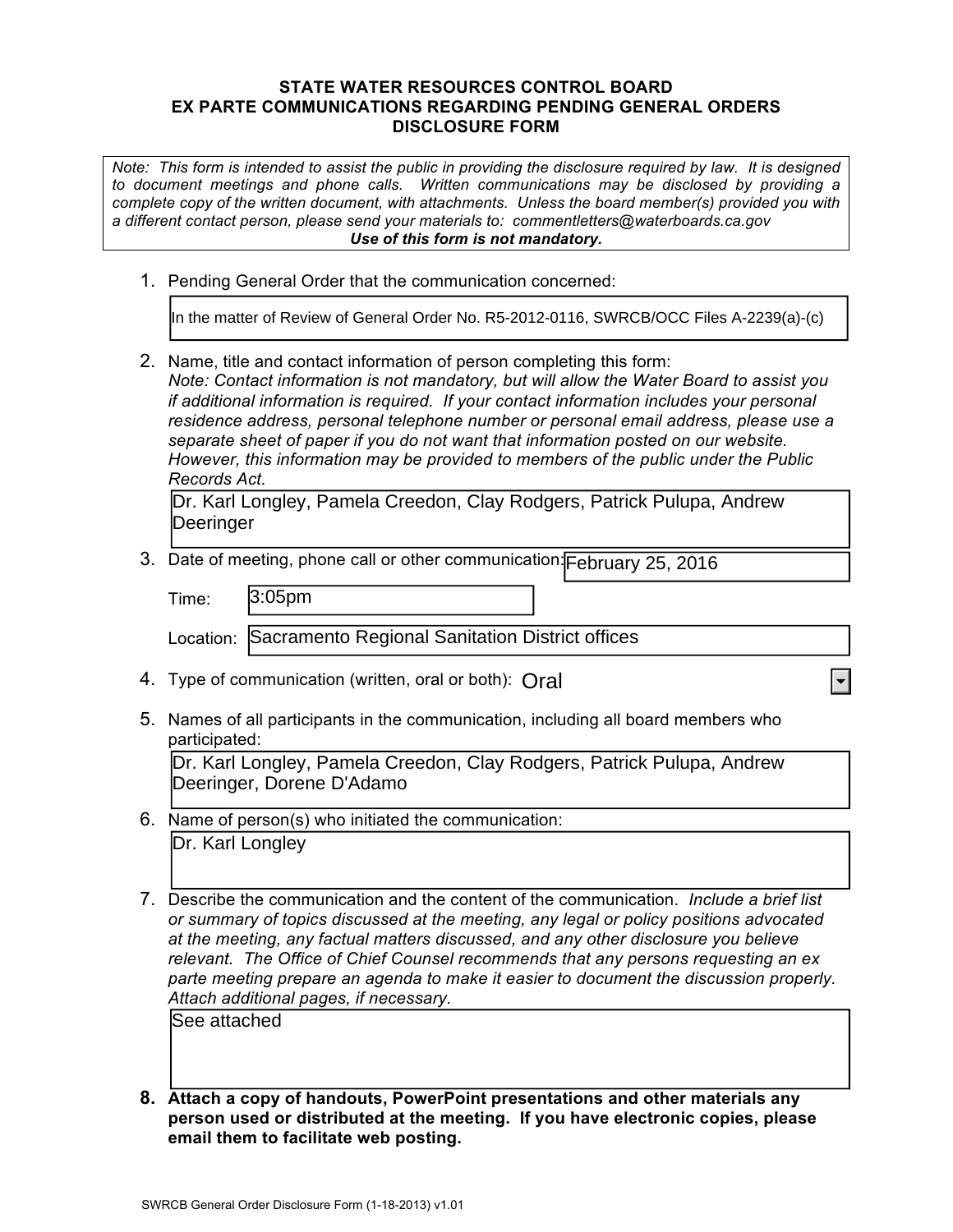#### ATTACHMENT TO EX PARTE DISCLOSURE

Contents of communication with State Water Board member Dorene D'Adamo (2/25/16, 3:00pm)

Central Valley Water Board executive management and legal counsel raised the following concerns regarding the State Water Board's draft order:

- Existing Irrigated Lands Regulatory Program (ILRP) orders represent carefully considered trade-off by the Central Valley Water Board between the utility of additional data collection and reporting, on the one hand, and increased workload and costs, on the other. The draft order does not acknowledge that any such trade-off is necessary.
- Budgetary and workload/staffing implications for the Central Valley Water Board in connection with reviewing additional reports.
- Cost implications for growers and coalitions from increased deliverables and increased water quality fees, including but not limited to some coalitions disbanding entirely.
- Significant increased difficulty in obtaining cooperation from growers and coalitions, in a program where such cooperation is essential to program effectiveness.
- Inadequate detail or findings for directive to revisit representative monitoring program.
- Diminished role of coalitions as a result of proposed changes.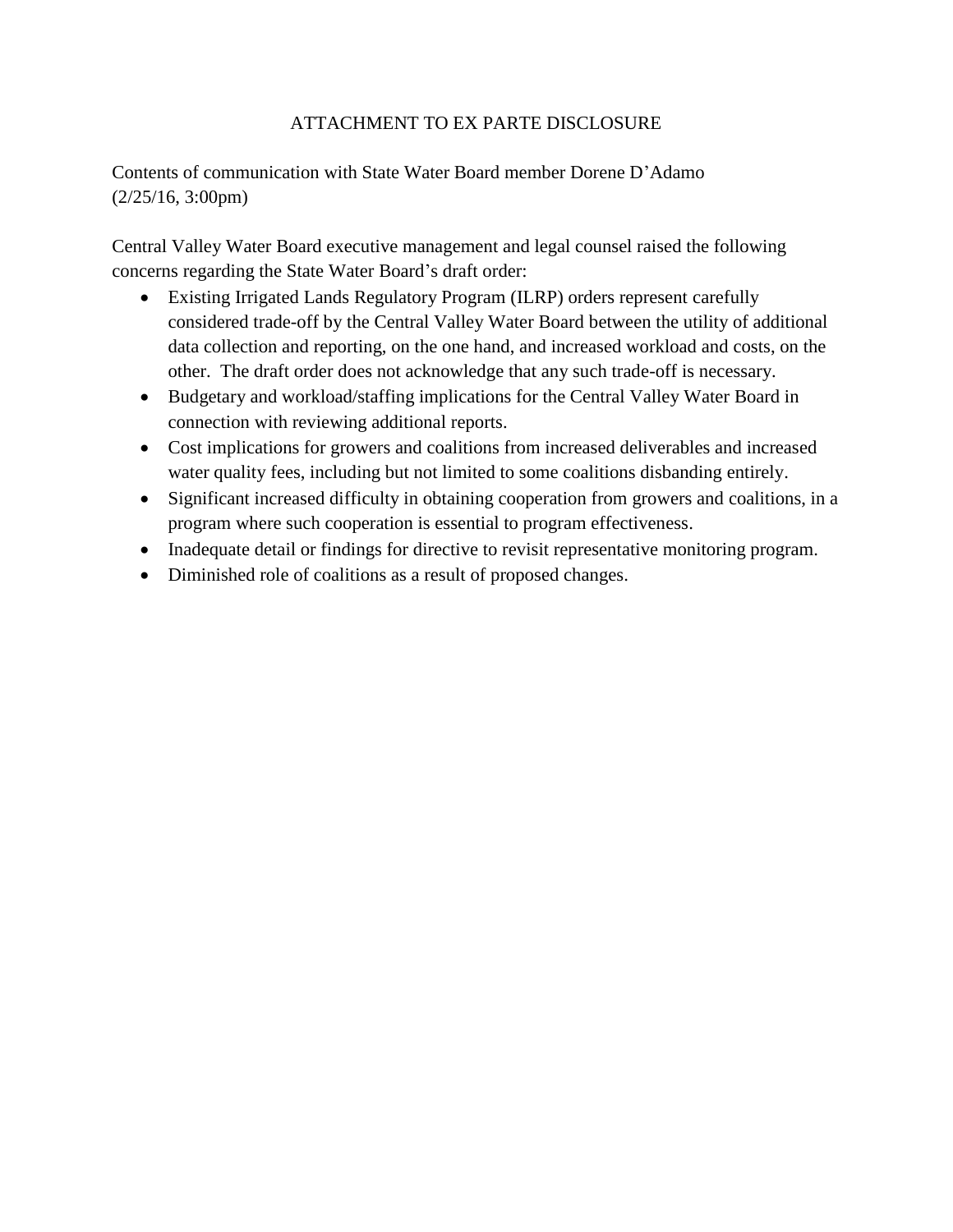#### **STATE WATER RESOURCES CONTROL BOARD EX PARTE COMMUNICATIONS REGARDING PENDING GENERAL ORDERS DISCLOSURE FORM**

*Note: This form is intended to assist the public in providing the disclosure required by law. It is designed to document meetings and phone calls. Written communications may be disclosed by providing a complete copy of the written document, with attachments. Unless the board member(s) provided you with a different contact person, please send your materials to: [commentletters@waterboards.ca.gov](mailto:commentletters@waterboards.ca.gov) Use of this form is not mandatory.*

1. Pending General Order that the communication concerned:

In the matter of Review of General Order No. R5-2012-0116, SWRCB/OCC Files A-2239(a)-(c)

2. Name, title and contact information of person completing this form: *Note: Contact information is not mandatory, but will allow the Water Board to assist you if additional information is required. If your contact information includes your personal residence address, personal telephone number or personal email address, please use a separate sheet of paper if you do not want that information posted on our website. However, this information may be provided to members of the public under the Public Records Act.*

Dr. Karl Longley, Pamela Creedon, Adam Laputz, Patrick Pulupa, Andrew Deeringer

3. Date of meeting, phone call or other communication:

3/11/2016

Time: 8:28p

m Location: N/A (by email)

- 4. Type of communication (written, oral or both): Written
- 5. Names of all participants in the communication, including all board members who participated:

Tam Doduc, Steven Moore, Felicia Marcus, Dorene D'Adamo

- 6. Name of person(s) who initiated the communication: Andrew Deeringer
- 7. Describe the communication and the content of the communication. *Include a brief list or summary of topics discussed at the meeting, any legal or policy positions advocated at the meeting, any factual matters discussed, and any other disclosure you believe relevant. The Office of Chief Counsel recommends that any persons requesting an ex parte meeting prepare an agenda to make it easier to document the discussion properly. Attach additional pages, if necessary.* See Attachment
- **8. Attach a copy of handouts, PowerPoint presentations and other materials any person used or distributed at the meeting. If you have electronic copies, please email them to facilitate web posting.**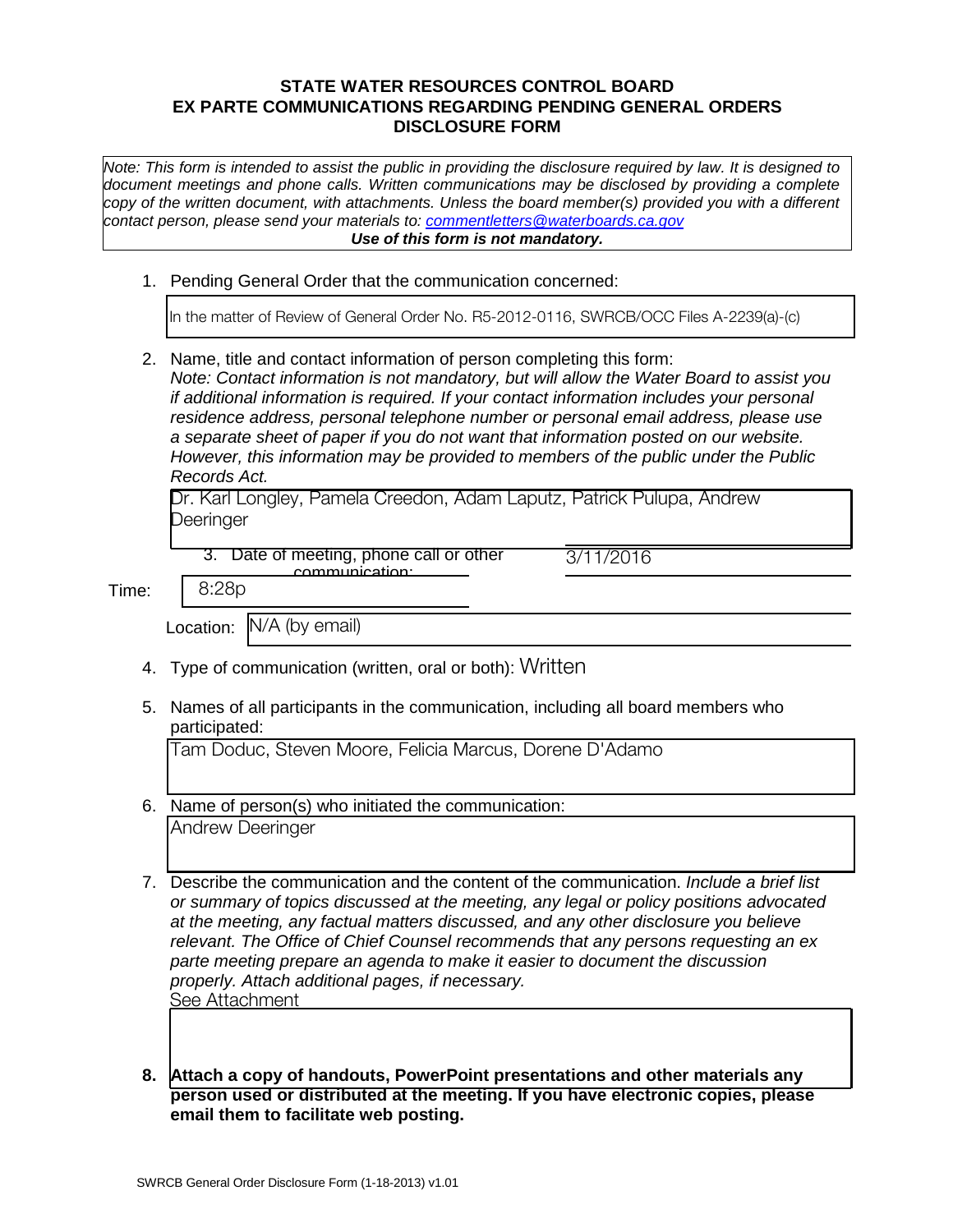### **Draft State Board Order Addressing Petition of East San Joaquin ILRP General Order**

The Central Valley Water Board (CVWB) maintains that its Irrigated Lands Regulatory Program (ILRP), including the General Order issued to the East San Joaquin (ESJ) Coalition, fully complies with all applicable legal requirements, including the State Water Board's Nonpoint Source Policy and the Antidegradation Policy. Therefore, it would appear that the proposed mandates in the draft State Water Board Order (draft Order) primarily reflect the State Water Board's policy interest in adding "greater specificity and transparency" to the CVWB's ILRP and to similar programs undertaken by other Regional Boards.

However, several of the mandates in the draft Order introduce costly redundancies that threaten to undermine a highly successful and carefully-balanced regulatory structure that was the product of over 10 years of stakeholder outreach. These include mandates that direct growers to report individual farm-level management plans to both their coalitions and the CVWB, and new mandates regarding nitrogen accounting. Since these mandates neither provide any ascertainable water quality benefits over the near-term, nor do they respond to legal deficiencies in the current set of General Orders, it is the opinion of the CVWB that these mandates are not warranted. In this briefing document, the CVWB describes its rationale for opposing several mandates currently under consideration in the draft Order. Because the draft Order is precedential, the following discussion includes potential impacts to both the ESJ Coalition and to the entire ILRP.

When the CVWB developed the ILRP, it considered a wide range of alternatives. This range of alternatives included scenarios where individual farms would submit data and plans directly to the CVWB for analysis and scenarios where all information would go to a coalition for summary reporting. In considering the alternatives, the CVWB weighed factors such as:

- Need for the information to protect water quality
- Compliance with the Nonpoint Source and Antidegradation Policies, as well as the Water Code
- Cost of obtaining the information
- Program effectiveness (how can we be most effective in program implementation?)
- Need to leverage local resources
- Board staffing to implement the program
- Need to collect "quality" data

Specific to the issue of transmittal of nitrogen management plans, farm plans, and farm specific data for each operation, the CVWB weighed the need for this information against costs, and whether the information is required by policy and law. In considering these factors, the CVWB found that specific individual data (such as A/Y ratios and farm evaluations) are best transmitted to the coalitions and summarized for the CVWB, thus leveraging local resources in gathering good data, keeping costs down, and providing the information needed to protect water quality. Also, the CVWB was keenly aware that gathering individual information for 35,000 operations, spanning roughly 7 million acres, and multiple commodities, would overwhelm the CVWB's limited resources, could result in a situation where the information, once received by the CVWB, would simply "sit on the shelf," having not been properly reviewed by staff.

However, while the CVWB placed the burden on the coalitions to aggregate and summarize farm-specific data and plans, the CVWB was also adamant that the coalitions provide all data to the CVWB upon request, should the CVWB deem such information necessary for focused compliance audits. All of the ILRP Orders contain provisions effectuating this concept. Ultimately, the CVWB found that this framework met the requirements of the Nonpoint Source Policy and Water Code. While growers and coalitions argued that all farm-specific data be kept confidential, the CVWB rejected these arguments and instead based its decision on the above factors.

Ultimately, the CVWB is respectful of the policy direction contained in the draft Order. However, it is the opinion of the CVWB that there are better ways to implement this policy direction. For instance, it is well within the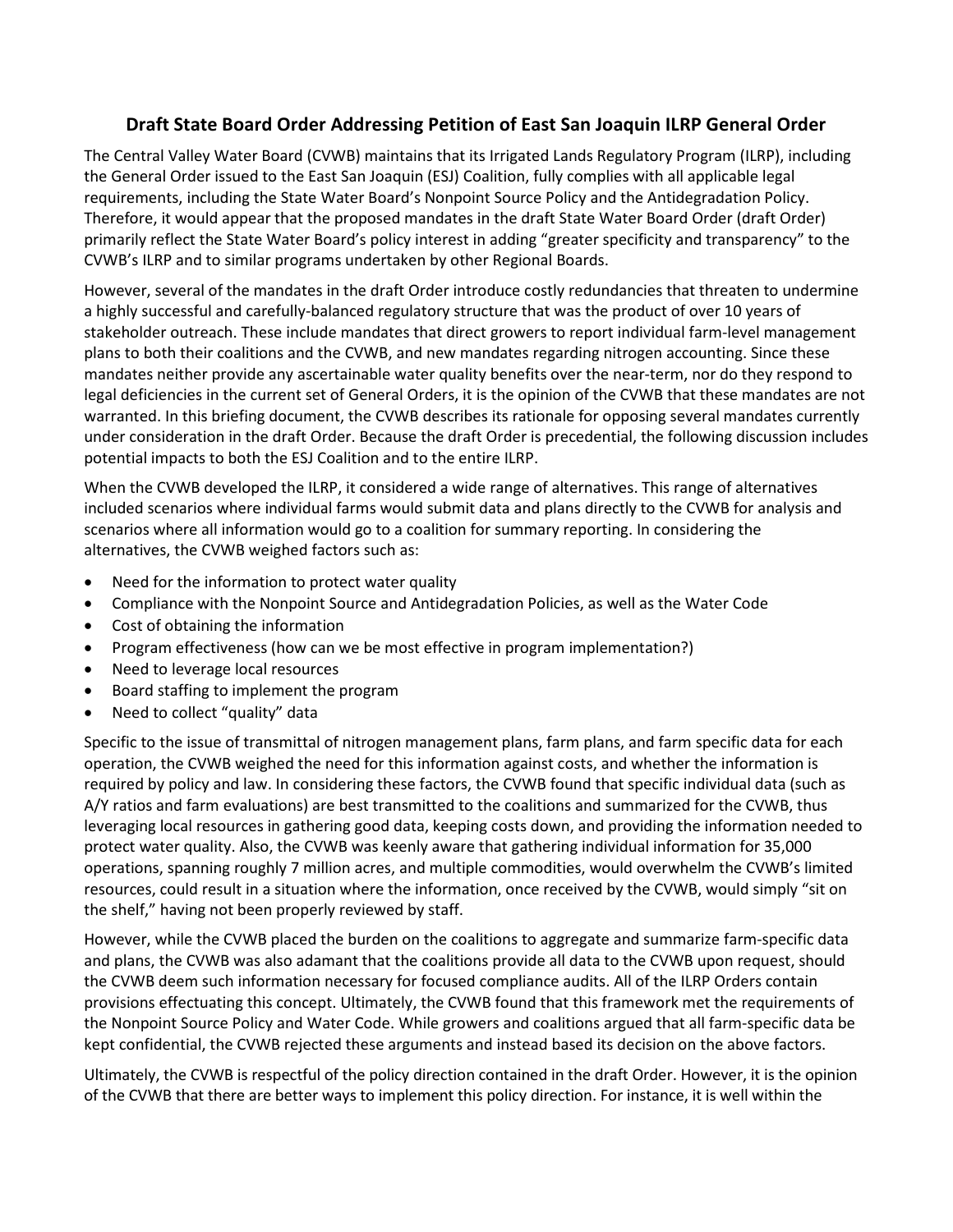State Water Board's authority to adopt statewide policies that require greater individual grower accountability or that promote specific means of on-farm nitrogen accounting practices. Adopting such forward-looking policies, rather than mandating changes to existing orders, would give the CVWB and all other affected regions the opportunity to reconvene stakeholder outreach efforts in order to find cooperative means of integrating these policy goals into the next iteration of ILRP General Orders. In the view of the CVWB, mandating substantial and disruptive changes to existing successful regulatory programs does a disservice to water quality and to the communities of the Central Valley Region.

#### **IRRIGATED LANDS REGULATORY PROGRAM BACKGROUND**

#### **Table 1. Farm size in Central Valley Region**

| <b>Size</b>                                                               | <b>Farms</b> | Acres     |
|---------------------------------------------------------------------------|--------------|-----------|
| Small ( $\leq 60$ acres)                                                  | 21,368       | 528,295   |
| Medium (60 <m≤240 acres)<="" td=""><td>6.132</td><td>871,150</td></m≤240> | 6.132        | 871,150   |
| Large (>240 acres)                                                        | 6,627        | 6,347,150 |

\*From Programmatic EIR; acreage estimates have changed but relative distribution should hold



- Table 1 shows the number of small farms is almost twice that of medium and large farms combined. Smaller farms require more CVWB staff resources for compliance and outreach, especially when there are language barriers and if growers don't join the coalitions.
- The ESJ General Order was developed through an extensive stakeholder process, EIR, and economic analysis over multiple years. In contrast, the draft Order has been developed without the benefit of this exchange, and has not adequately estimated the potential costs and program impacts of the proposed changes. Also, there is no meaningful environmental or cost analysis justifying such far-reaching changes.
- Current annual cost to the ESJ Coalition is about \$2.8 million, which does not account for management practice implementation, reporting or grower time for outreach and training.
- The ESJ Coalition has successfully addressed a significant number of the surface water quality exceedances through the implementation of management plans (see Table 2 below).
- The ESJ Coalition has collected over 50,000 surface water data points since the start of the ILRP.

#### **Table 2. Current CVWB ILRP Cost and Summary of Successful Management Plans**

|                            | <b>East San Joaquin Coalition</b> | <b>Central Valley coalitions</b> |
|----------------------------|-----------------------------------|----------------------------------|
| Cost of ILRP               | \$2.8 million*                    | >\$23 million                    |
| Management Plans developed | 216                               | 873                              |
| Management Plans completed | 48                                | 141                              |
| Surface Water monitoring   | >50,000 data points               | >300,000 data points             |

\*Cost based on grower fees collected by ESJ Coalition.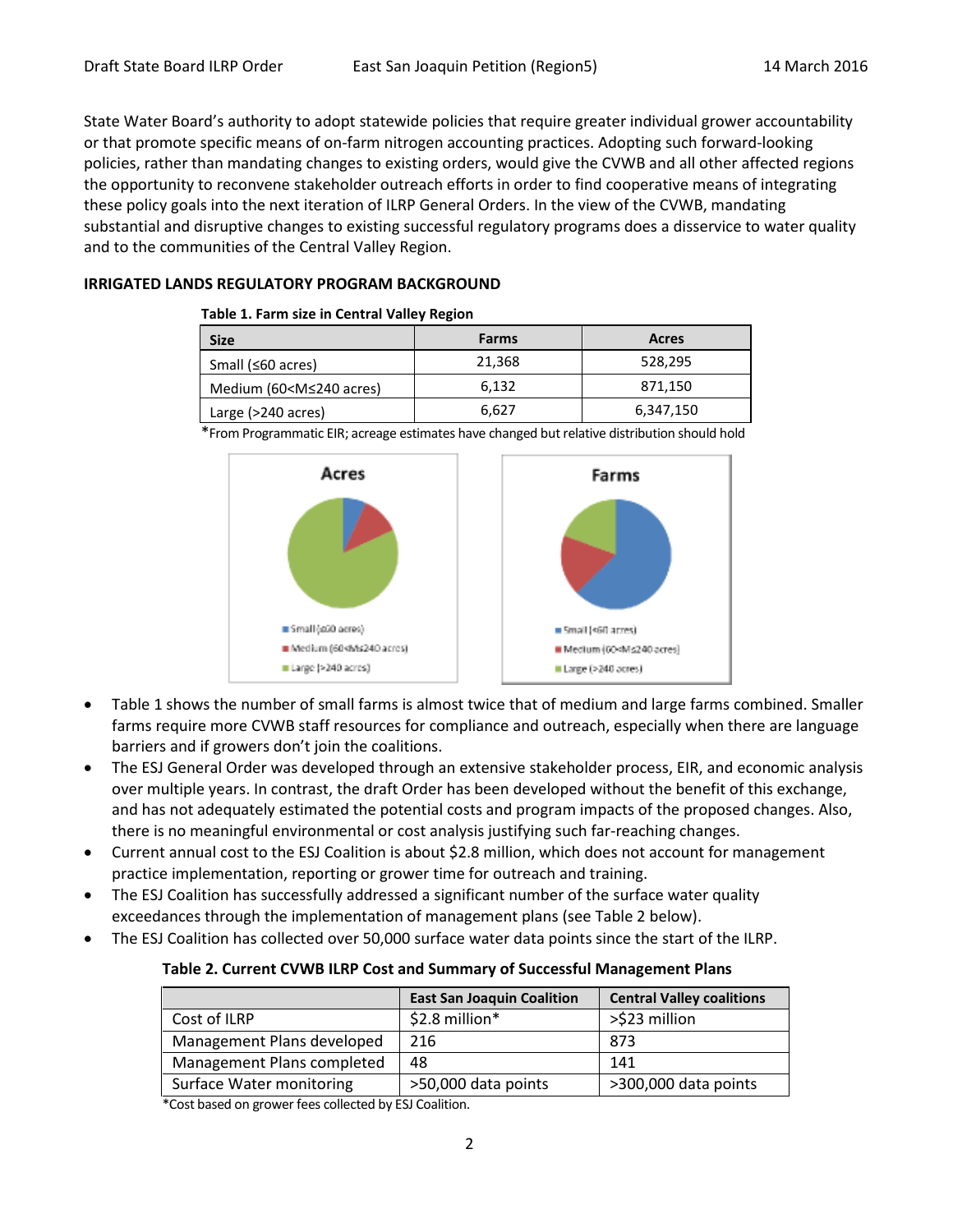

Figure 1: Surface water quality problems successfully

#### addressed DRAFT STATE WATER BOARD ORDER – NEW REQUIREMENTS

Draft requirements of the draft Order are discussed below (underlined text); with following bullets providing effects and concerns of these requirements.

All members must monitor all domestic wells with data reviewed by CVWB. CVWB must also conduct follow-up to ensure safe drinking water. *[ILRP does not currently require domestic well monitoring.]*

- *CVWB Impact*: With about 35,000 farms region-wide and 2+ wells on average, there will be greater than 100,000 new data points generated per year. The CVWB would need significant resources to review this data in a timely manner and to conduct the needed follow-up to ensure that public health is protected. Table 5 (below in Economic and Programmatic Discussion) estimates the minimal staffing needed to implement this requirement effectively. Also, in other regions (e.g., the Central Coast Water Board), there are County Health Department programs/resources in place to help facilitate, outreach, and provide this sampling; this is not necessarily the case throughout the Central Valley. In many areas, the Board would need to take a lead role to ensure the data collected is high quality, and representative of conditions (outreach and training needs). This will be such a major draw on resources, especially when considering the number of small farms, that the CVWB would not have the capacity to handle this requirement effectively. The State Water Board should consider leveraging the capacities of the Division of Drinking Water and local public health departments.
- *Policy Impact*: The CVWB supports the Human Right to Water and will continue to work with Disadvantaged Communities to ensure there is access to safe drinking water. However, while the CVWB clearly understands and appreciates the need to address this important public health issue, we are concerned that this requirement is solely focused on one discharger category (such monitoring requirements are not required for any other discharger type or individual domestic well holder), and that the CVWB will be unable to meet this requirement with current resources. In addition, the CVWB suggests that, by solely addressing nitrates, the State Water Board may foreclose the development of more holistic approaches that would also address common constituents that are equally harmful to public health such as pathogens, pesticides, arsenic, chromium VI, etc. Finally, there is no discussion of the need for source identification, thereby neglecting to consider other possible sources of nitrate contamination, including functioning or failed septic systems. Instead of implementing this requirement through waste discharge requirements, the CVWB believes this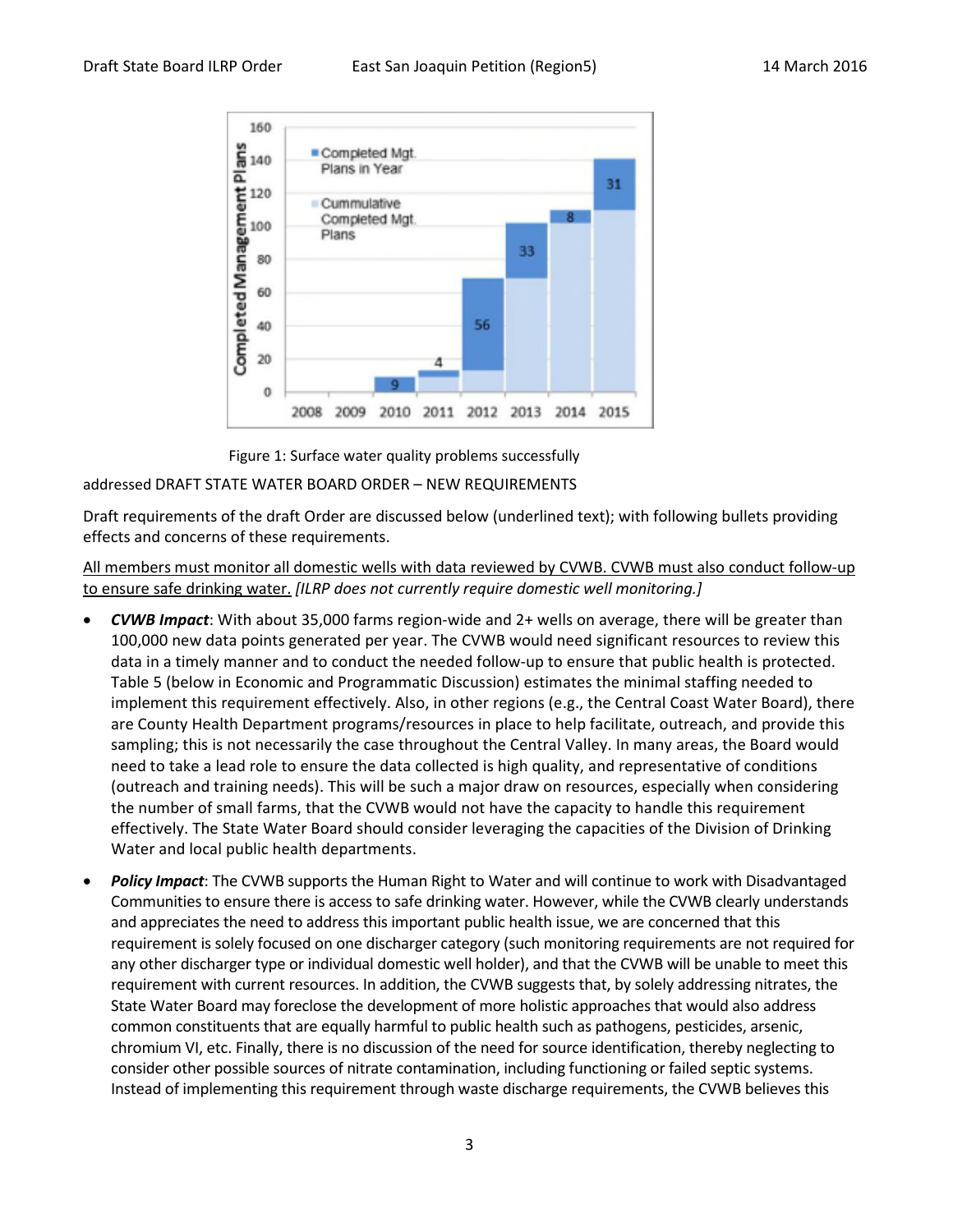type of program should be implemented through a much broader, statewide approach that would involve domestic drinking well owners, the Division of Drinking Water, and local public health departments.

 *Cost Impact*: Tables 3 and 4 (below in "Economic and Programmatic Discussion") summarizes the cost impact of gathering this information, conducting outreach and training, and other requirements. Note that the growers and the coalition will need to absorb substantial increased costs associated with the draft Order. The draft Order is silent on these costs.

All members must develop certified INMPs, participate in outreach events, and submit INMP summary reports and farm evaluations to the Coalition annually. Coalition must transmit individual INMP summary reports and farm evaluations to the CVWB for review. *[These requirements are currently limited to growers in high vulnerability areas, and duplicate reporting of raw data the CVWB is not required]*

- *CVWB Impact*: Under the draft Order, there would be approximately 35,000 farms or about 70,000 documents for the CVWB to review annually w/ approximately 18 PY. It would be infeasible to review all that data with current resources. When adopting the ILRP Orders, the CVWB seriously weighed the burden associated with a wide variety of data collection and reporting options, relative to the water quality benefits associated with these different options. The CVWB believes that the reporting requirements established in the existing ILRP will indeed provide the CVWB with the information needed to determine the effectiveness of its program to address water quality concerns. We do not agree additional data for the sake of collecting the data is warranted. The draft Order requires that the CVWB use the newly-obtained data to verify accuracy of Coalition submittals and appropriateness of Coalition actions. Currently, CVWB does not have staffing, programmers, or data managers to complete this task, nor do we have financial resources to contract out for this work. Under the current CVWB ILRP General Order, the coalitions collect, compile and analyze a vast amount of data, and then report this data in a format that allows the CVWB to both efficiently evaluate areas of concern and mandate improved practices in such areas. At any time, the CVWB has full access to all the data. Further, the current ILRP allows for Board audit and reasonable targeted analysis which leverages coalitions, allows for enforcement, and is not overly burdensome and costly. Table5 (below) estimates the minimum staffing needs for the CVWB to implement the draft Order Valley-wide.
- *No Policy Analysis Justifying Need*: The Nonpoint Source policy does not mandate field-level reporting; it simply requires "sufficient feedback mechanisms so that the [Regional Board], dischargers, and the public can determine whether the program is achieving its stated purpose." Nowhere has the draft Order supported a finding that the CVWB's ILRP falls short in this regard, and the CVWB suggests that the ILRP's demonstrated success in rectifying numerous water quality impairments points in the opposite direction. *[As shown in Table 2 and Figure 1 above, the ILRP has been very successful in addressing water quality concerns (management plan completion) under the current framework]*
- *Rubber-Meets-Road Program Concerns:* Coalitions are "voluntary." The draft Order undermines the usefulness and benefit of coalitions in the eyes of growers by requiring duplicate reporting and fostering a lack of confidence in coalition summaries. Consequently, growers may decide that participation in a coalition is not worth the higher fees that coalitions will have to impose to implement the draft Order. Coalitions very well may fold altogether, setting the ILRP back a decade and possibly requiring the CVWB to start over with a different framework entirely. (As part of the development of the EIR for the CVWB's ILRP, the CVWB considered a regulatory framework without coalitions: "minimum" estimated staffing for such a program is 360 PY.)
- *Additional Grower/Coalition Costs*: Tables 3 and 4 (below) summarizes additional costs associated with these new requirements.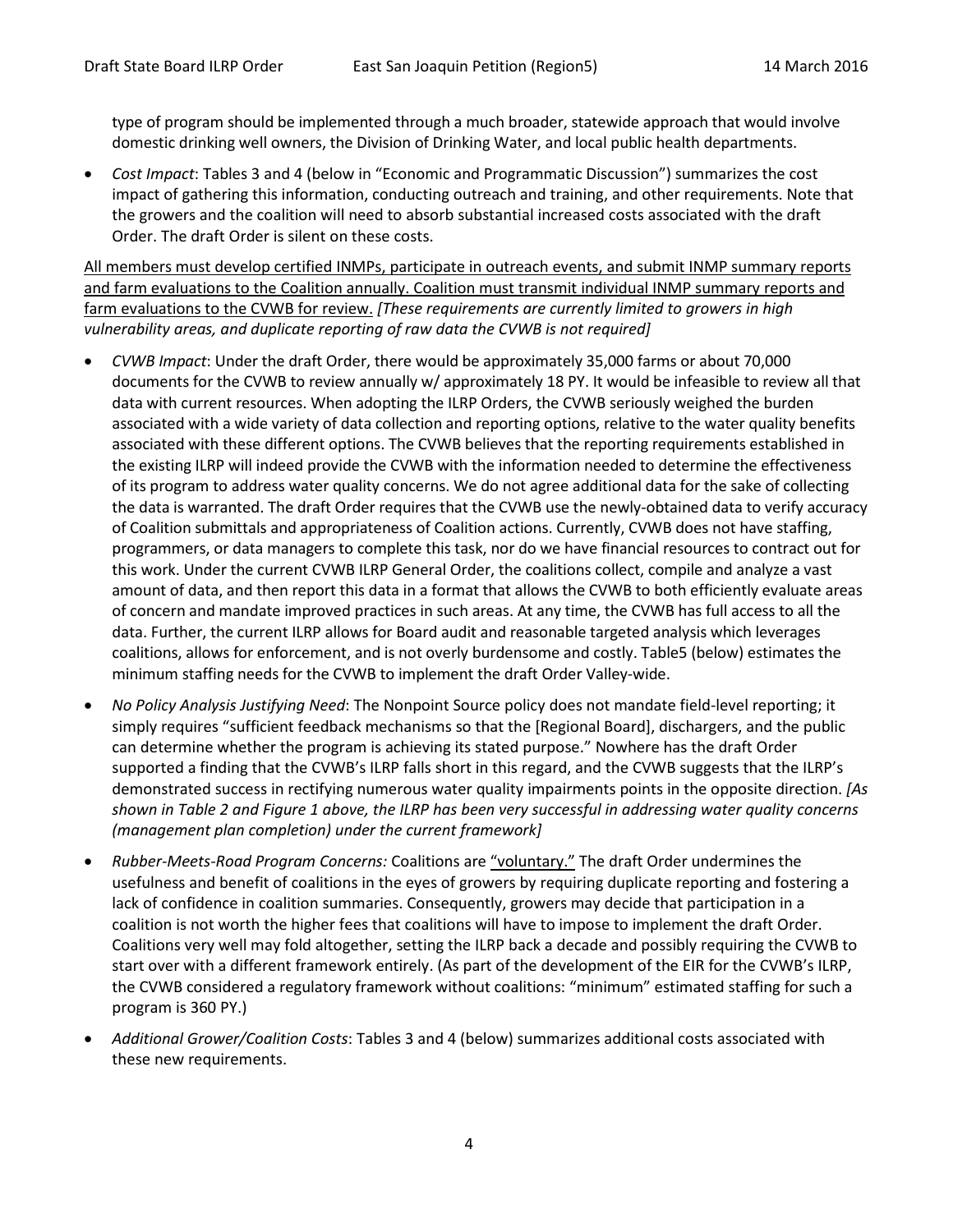#### CVWB to work with other Water Boards to develop multi-year A/R ratio target values within three years of having the nitrogen removed coefficient for the relevant crop.

- *CVWB Impact:* The proposed Order requires coalitions to submit PDF reporting documents to the CVWB until a State database is available to receive the data electronically. The proposed Order indicates this could take up to 2 years. This means electronic data will be unavailable to begin conducting this analysis for ~2 years, resulting in difficulty for the CVWB to meet this requirement. More importantly, the CVWB does not have the level of expertise or knowledge in farm or crop management needed to develop the targets required resulting in the need for outside resources. CVWB does not have the resources to contract the work nor the programming staff to analyze such data.
- *Policy Impact:* Setting an A/R target ratio does not equate to protecting water quality. The CVWB's ILRP has a process in place to conduct representative groundwater monitoring to equate on-farm A/R target ratios with water quality protection: the Management Practices Evaluation Program (MPEP). This process will take time, but it is the key to achieving the goals of protecting water quality, setting protective A/R targets, and ensuring consistency with the Nonpoint Source Policy and Water Code. Setting A/R target ratios without the MPEP process ignores the need to understand the effects on nitrogen leaching to groundwater. Also, the draft Order is silent on integrating farm management with nutrient management and monitoring to determine what is truly effective at protecting WQ while allowing a grower to maintain a viable farming business. The MPEP serves this function.
- *Coalition Impact:* Before the CVWB is able to develop A/R targets, the coalition is required to develop coefficients for nitrogen removed and nitrogen sequestered for growers to make the nitrogen-removed calculations. This task requires significant resources and support from the scientific community. The current ILRP requires the individual growers to develop and report the A/Y values to the Coalitions. All the Coalitions within the CVWB are tasked with developing accurate coefficients to translate the A/Y values to A/R values. This was done to ensure a consistent application of coefficients throughout the region, and to ensure the coefficients were developed based on adequate and proper research and scientific studies. The CVWB believes that having growers make individual nitrogen-removed calculations will introduce more error into this process. More error would result in higher outreach costs and poor data quality, which would render the program ineffective. Under the current IRLP, a feedback loop is included to ensure the growers are aware of their practices. The Coalitions are required to report the A/R values back to the growers. In addition, the Coalitions will also provide additional data to the growers to make them aware of how their values compare to other growers. Finally, the Coalitions are also required to work with growers that have significantly higher ratios.

#### Revise surface water monitoring program to meet NPS Policy (without meaningful direction).

 *Policy Impact:* The draft Order indicates that CVWB's representative monitoring of surface water is "not enough," but fails to recognize the following: that this program has been developed under the consideration of expert working groups, that monitoring sites must be fully representative of agricultural conditions, that it is similar to our sampling programs for stormwater (e.g., MS4s do not sample every watershed), that it has very effectively located problems and facilitated solutions throughout the Central Valley, that it is designed to trigger additional sampling to follow-up on problems, and that it requires protective management practices in represented watershed areas (areas not directly sampled, but "represented" by another location).

The draft Order fails to justify the need for more without considering the added cost to the monitoring program, cumulative cost when considering all of the draft Order's requirements for growers, or regulatory resource needs to implement and enforce the draft Order. The draft Order also fails to recognize the success of the current surface water monitoring effort, as shown in Table 2 and Figure 1 above.